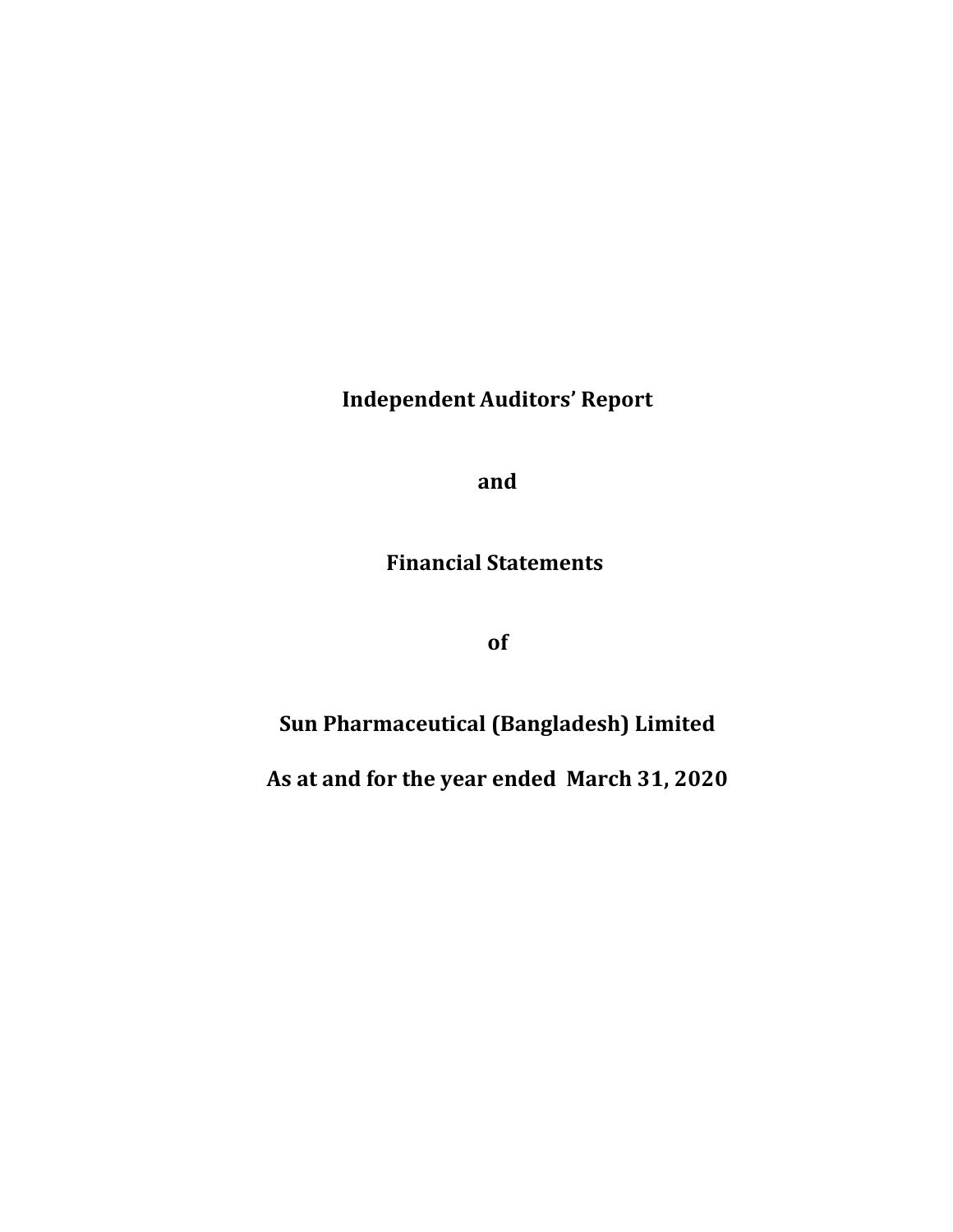# Independent Auditors' Report to the Shareholders of Sun Pharmaceutical (Bangladesh) Limited

# Report on the Audit of the Financial Statements

# Opinion

We have audited the accompanying financial statements of Sun Pharmaceutical (Bangladesh) Limited, which comprise the statement of financial position as at 31 March 2020, and the statement of profit or loss and other comprehensive income, statement of changes in equity and statement of cash flows for the year then ended, and notes to the financial statements, including a summary of significant accounting policies.

In our opinion, the accompanying financial statements give true and fair view, in all material respects, the financial position of the Company as at 31 March 2020, and of its financial performance and its cash flows for the year then ended in accordance with International Financial Reporting Standards (IFRSs), the Companies Act 1994 and other applicable laws and regulations.

# Basis for opinion

We conducted our audit in accordance with International Standards on Auditing (ISAs). Our responsibilities under those standards are further described in the Auditor's Responsibilities for the Audit of the Financial Statements section of our report. We are independent of the Company in accordance with the International Ethics Standards Board for Accountants' Code of Ethics for Professional Accountants (IESBA Code), and we have fulfilled our other ethical responsibilities in accordance with these requirement. We believe that the audit evidence we have obtained is sufficient and appropriate to provide a basis for our opinion.

# Responsibilities of Management and Those Charged with Governance for the Financial Statements

Management is responsible for the preparation and fair presentation of these financial statements in accordance with International Financial Reporting Standards (IFRSs), The Companies Act 1994 and other applicable laws and regulations, and for such internal control as management determines is necessary to enable the preparation of financial statements that are free from material misstatement, whether due to fraud or error.

In preparing the financial statements, management is responsible for assessing the Company's ability to continue as a going concern, disclosing, as applicable, matters related to going concern and using the going concern basis of accounting unless management either intends to liquidate the Company or to cease operations, or has no realistic alternative but to do so.

Those charged with governance are also responsible for overseeing the company's financial reporting process.

# Auditor's Responsibilities for the audit of the Financial Statements

Our objectives are to obtain reasonable assurance about whether the financial statements as a whole are free from material misstatement, whether due to fraud or error, and to issue an auditor's report that includes our opinion. Reasonable assurance is a high level of assurance, but is not a guarantee that an audit conducted in accordance with ISAs will always detect a material misstatement when it exists. Misstatements can arise from fraud or error and are considered material if, individually or in the aggregate, they could reasonably be expected to influence the economic decisions of users taken on the basis of these financial statements.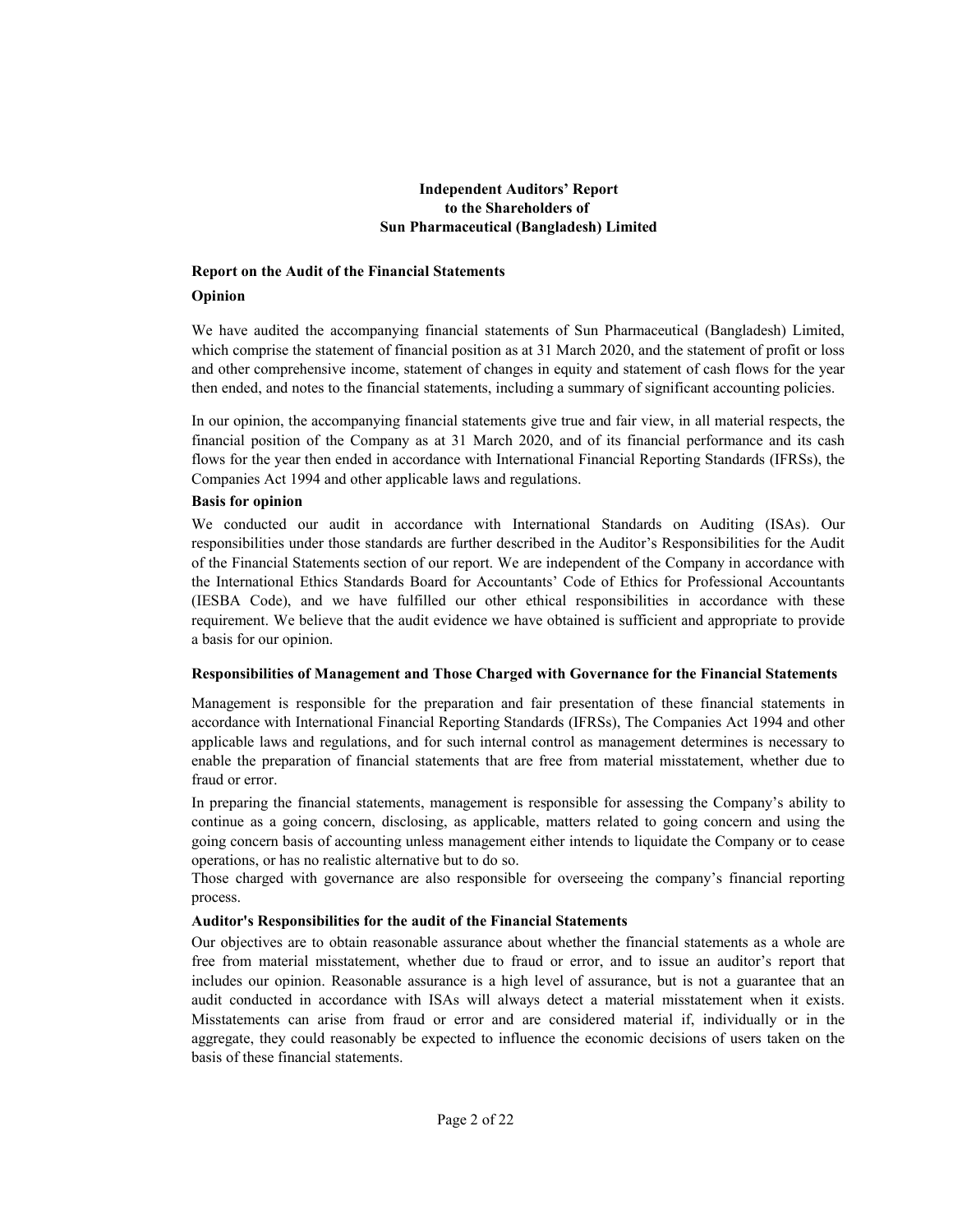As part of an audit in accordance with ISAs, we exercise professional judgement and maintain professional skepticism throughout the audit. We also:

Identify and assess the risks of material misstatement of the financial statements, whether due to fraud or error, design and perform audit procedures responsive to those risks, and obtain audit evidence that is sufficient and appropriate to provide a basis for our opinion. The risk of not detecting a material misstatement resulting from fraud is higher than for one resulting from error, as fraud may involve collusion, forgery, intentional omissions, misrepresentations, or the override of internal control.

· Obtain an understanding of internal control relevant to the audit in order to design audit procedures that are appropriate in the circumstances. But not for the purpose of expressing an opinion on the effectiveness of the company's internal control.

· Evaluate the appropriateness of accounting policies used and the reasonableness of accounting estimates and related disclosures made by management.

· Conclude on the appropriateness of management's use of the going concern basis of accounting and, based on the audit evidence obtained, whether a material uncertainty exists related to events or conditions that may cast significant doubt on the Company's ability to continue as a going concern. Our conclusions are based on the audit evidence obtained up to the date of our auditor's report. However, future events or conditions may cause the Company to cease to continue as a going concern.

· Evaluate the overall presentation, structure and content of the financial statements, including the disclosures, and whether the financial statements represent the underlying transactions and events in a manner that achieves fair view.

We communicate with those charged with governance regarding, among other matters, the planned scope and timing of the audit and significant audit findings, including any significant deficiencies in internal control that we identify during our audit.

# Report on Other Legal and Regulatory Requirements

In accordance with the Companies Act, 1994 we also report the following:

a) we have obtained all the information and explanations which to the best of our knowledge and belief were necessary for the purposes of our audit and made due verification thereof;

b) in our opinion, proper books of account as required by law have been kept by the company so far as it appeared from our examination of those books; and

c) the company's statement of financial position and statement of profit or loss and other comprehensive income dealt with by the report are in agreement with the books of account.

Dhaka.

Dated: Ahmed Mashuque & Co. Chartered Accountants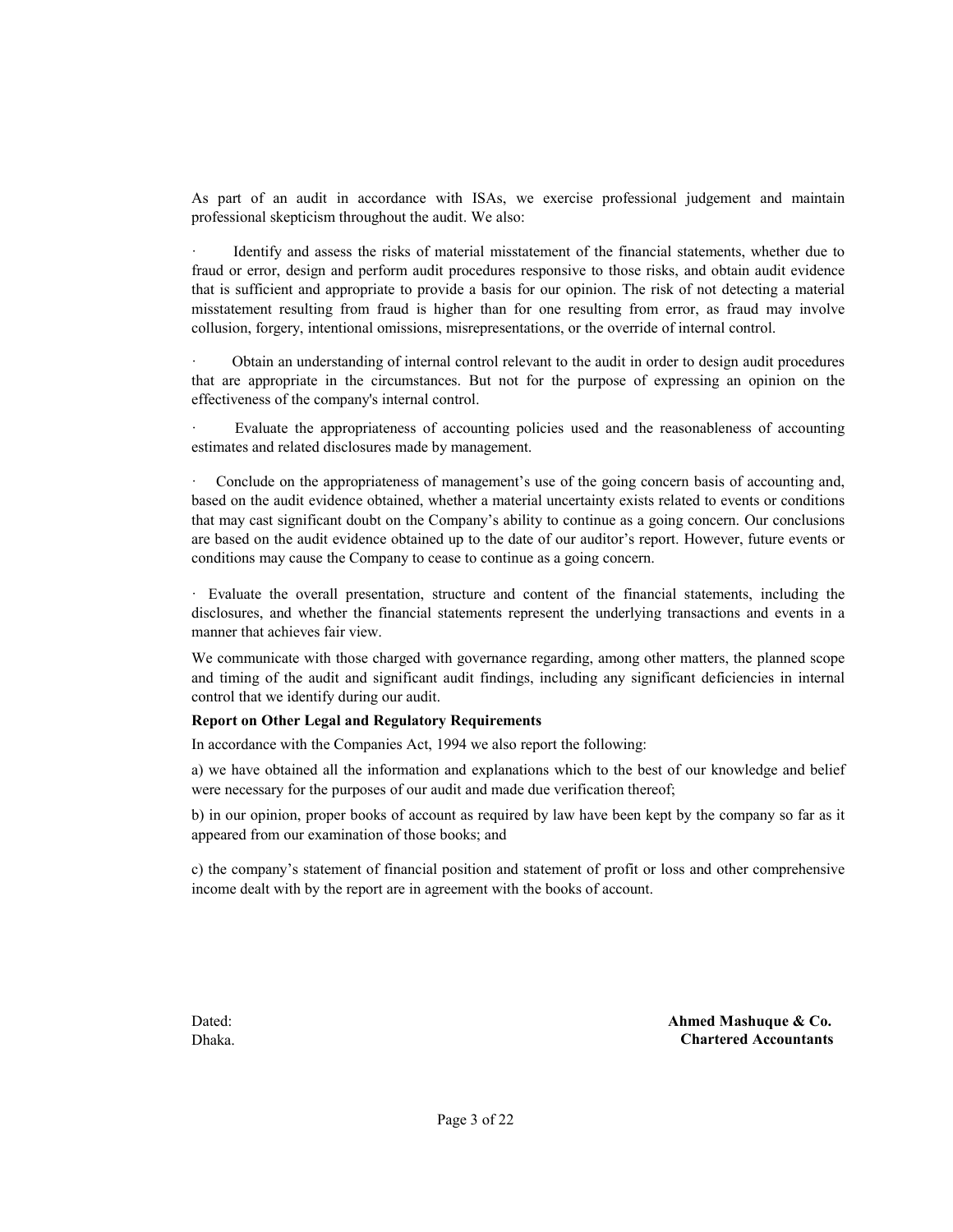# Statement of financial position Sun Pharmaceutical (Bangladesh) Limited As on March 31, 2020

|                                            |              | <b>Amount in Taka</b> |               |
|--------------------------------------------|--------------|-----------------------|---------------|
|                                            | <b>Notes</b> | 31-Mar-20             | 31-Mar-19     |
| <b>ASSETS</b>                              |              |                       |               |
| Non current assets                         |              | 467,044,830           | 399,280,751   |
| Property, plant and equipment              | 4.00         | 385,220,568           | 367,113,544   |
| Capital work-in-progress                   |              | 27,833,401            | 16,179,558    |
| Long term deposits                         |              | 16,808,288            | 15,987,649    |
| Right-of-use asset                         | 5.00         | 37,182,573            |               |
| <b>Current assets</b>                      |              | 2,578,131,479         | 2,081,057,980 |
| Inventories                                | 6.00         | 468, 391, 183         | 581,268,437   |
| Trade and other receivables                | 7.00         | 262,417,027           | 59,730,566    |
| Advances, deposits and prepayments         | 8.00         | 211,566,236           | 190,423,975   |
| Cash and cash equivalents                  | 9.00         | 1,635,757,033         | 1,249,635,002 |
|                                            |              |                       |               |
| <b>TOTAL ASSETS</b>                        |              | 3,045,176,309         | 2,480,338,730 |
| <b>EQUITY AND LIABILITIES</b>              |              |                       |               |
| <b>Equity</b>                              |              | 2,033,971,415         | 1,692,008,537 |
| Share capital                              | 10.00        | 60,000,000            | 60,000,000    |
| Share money deposits                       | 11.00        | 56,929,462            | 56,929,462    |
| Retained earnings                          |              | 1,917,041,953         | 1,575,079,075 |
| Liability                                  |              |                       |               |
| <b>Non current liabilities</b>             |              | 117,698,383           | 73,942,662    |
| Deferred tax liabilities                   | 12.00        | 81,897,070            | 73,942,662    |
| Lease liability                            | 13.00        | 35,801,313            |               |
| <b>Current liabilities</b>                 |              | 893,506,511           | 714,387,531   |
| Lease liability                            | 13.00        | 3,005,603             |               |
| Trade payable and liabilities for expenses | 14.00        | 797,226,891           | 704,203,703   |
| Current tax liabilities                    | 15.00        | 93,274,017            | 10,183,828    |
| <b>Total liabilities</b>                   |              | 1,011,204,894         | 788,330,193   |
| <b>TOTAL EQUITY AND LIABILITIES</b>        |              | 3,045,176,309         | 2,480,338,730 |
|                                            |              |                       |               |

These financial statements should be read in conjunction with the annexed notes.

Managing Director **Director** Finance Controller **Director** Director Finance Controller

As per our annexed report of same date.

Dated: Dhaka.  Ahmed Mashuque & Co. Chartered Accountants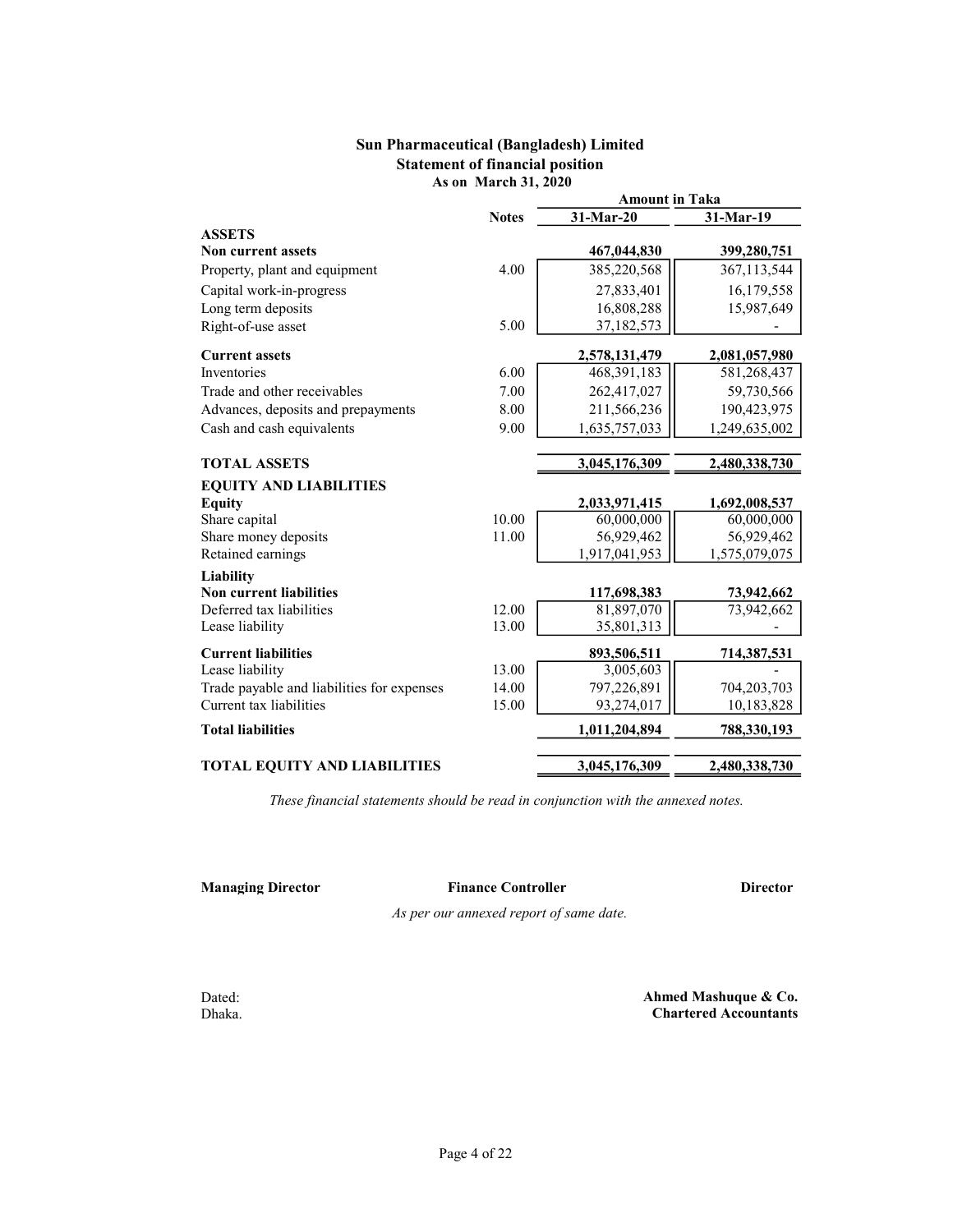# Sun Pharmaceutical (Bangladesh) Limited Statement of profit or loss and other comprehensive income For the year ended March 31, 2020

|                                                             |              | <b>Amount in Taka</b> |                   |
|-------------------------------------------------------------|--------------|-----------------------|-------------------|
|                                                             | <b>Notes</b> | 2019-2020             | 2018-2019         |
| Revenue<br>Net sales revenue                                | 16.00        | 2,187,813,032         | 2,051,185,738     |
|                                                             |              | 2,187,813,032         | 2,051,185,738     |
| <b>Less: Expenditures</b>                                   |              | 1,622,945,415         | 1,570,432,451     |
| Cost of materials                                           | 17.00        | 682, 321, 346         | 595,965,515       |
| Changes in inventory of finished goods and work in progress | 18.00        | (76, 337, 804)        | 31,845,079        |
| Personnel cost                                              | 19.00        | 258,540,620           | 267,244,770       |
| Operating and other expenses                                | 20.00        | 252,676,063           | 231,554,860       |
| Selling, marketing and distribution expenses                | 21.00        | 472,678,352           | 416,732,929       |
| Depreciation (schedule -A)                                  |              | 29,314,467            | 27,089,298        |
| Depreciation on Right of use assets (RoU)                   |              | 3,752,370             |                   |
| <b>Profit From Operations</b>                               |              | 564,867,617           | 480,753,287       |
| Other income                                                | 22.00        | 50,562,935            | 29,532,099        |
| Less: Interest Expense- lease liability                     | 13.00        | 3,672,535             |                   |
| <b>Profit before contribution to WPPF</b>                   |              | 611,758,017           | 510,285,386       |
| Contribution to Workers' profit participation fund          | 24.00        | 29, 131, 334          | 24,299,304        |
| Profit before income tax                                    |              | 582,626,683           | 485,986,082       |
| <b>Less:</b> Income tax                                     |              | 240,663,806           | 200,630,206       |
| Current tax                                                 |              | 232,709,398           | 195,879,517       |
| Deferred tax                                                | 23.00        | 7,954,408             | 4,750,689         |
| Net profit after income tax                                 |              | 341,962,877           | 285, 355, 876     |
| Other comprehensive income                                  |              |                       |                   |
| Total comprehensive income                                  |              | 341,962,877           | 285,355,876       |
| Earning per share<br>Number of Shares used to compute EPS   |              | 569.94<br>600,000     | 475.59<br>600,000 |

These financial statements should be read in conjunction with the annexed notes.

#### Managing Director **Director** Finance Controller **Director** Director Finance Controller

As per our annexed report of same date.

Dated: Dhaka.

 Chartered Accountants Ahmed Mashuque & Co.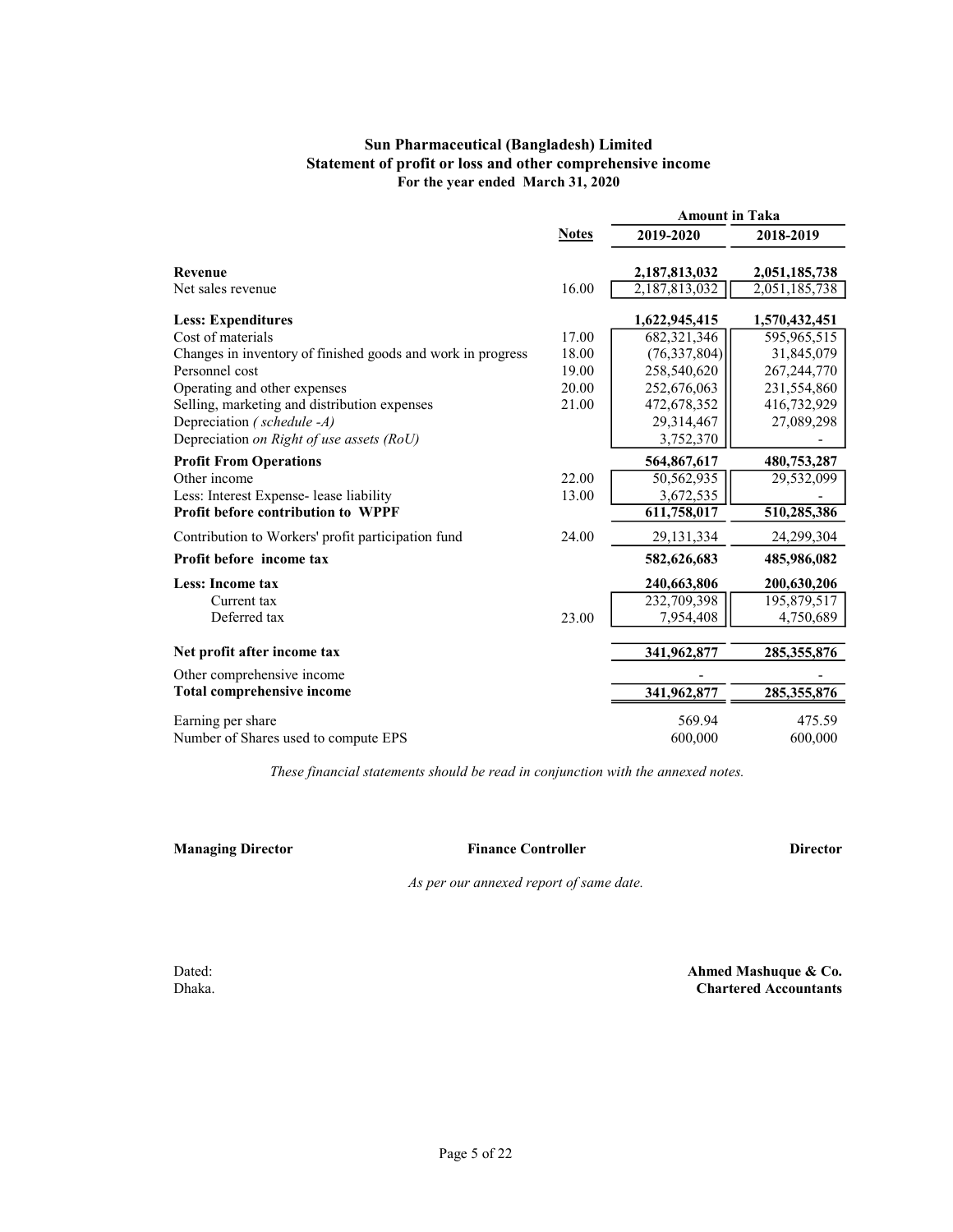# Sun Pharmaceutical (Bangladesh) Limited Statement of changes in equity For the year ended March 31, 2020

|                                    |               |                                |                             | <b>Amount in Taka</b> |
|------------------------------------|---------------|--------------------------------|-----------------------------|-----------------------|
| <b>Particulars</b>                 | Share capital | <b>Share money</b><br>deposits | <b>Retained</b><br>Earnings | <b>Total</b>          |
| Balance as at 01 April 2018        | 60,000,000    | 56,929,462                     | 1,289,723,199               | 1,406,652,661         |
| Total comprehensive income         |               |                                | 285, 355, 876               | 285, 355, 876         |
| Balance as at 31 March 2019        | 60,000,000    | 56,929,462                     | 1,575,079,075               | 1,692,008,537         |
| Balance as at 01 April 2019        | 60,000,000    | 56,929,462                     | 1,575,079,075               | 1,692,008,537         |
| Total comprehensive income         |               |                                | 341,962,877                 | 341,962,877           |
| <b>Balance as at 31 March 2020</b> | 60,000,000    | 56,929,462                     | 1.917.041.953               | 2.033.971.415         |

Managing Director **Director** Finance Controller **Director** Director

Finance Controller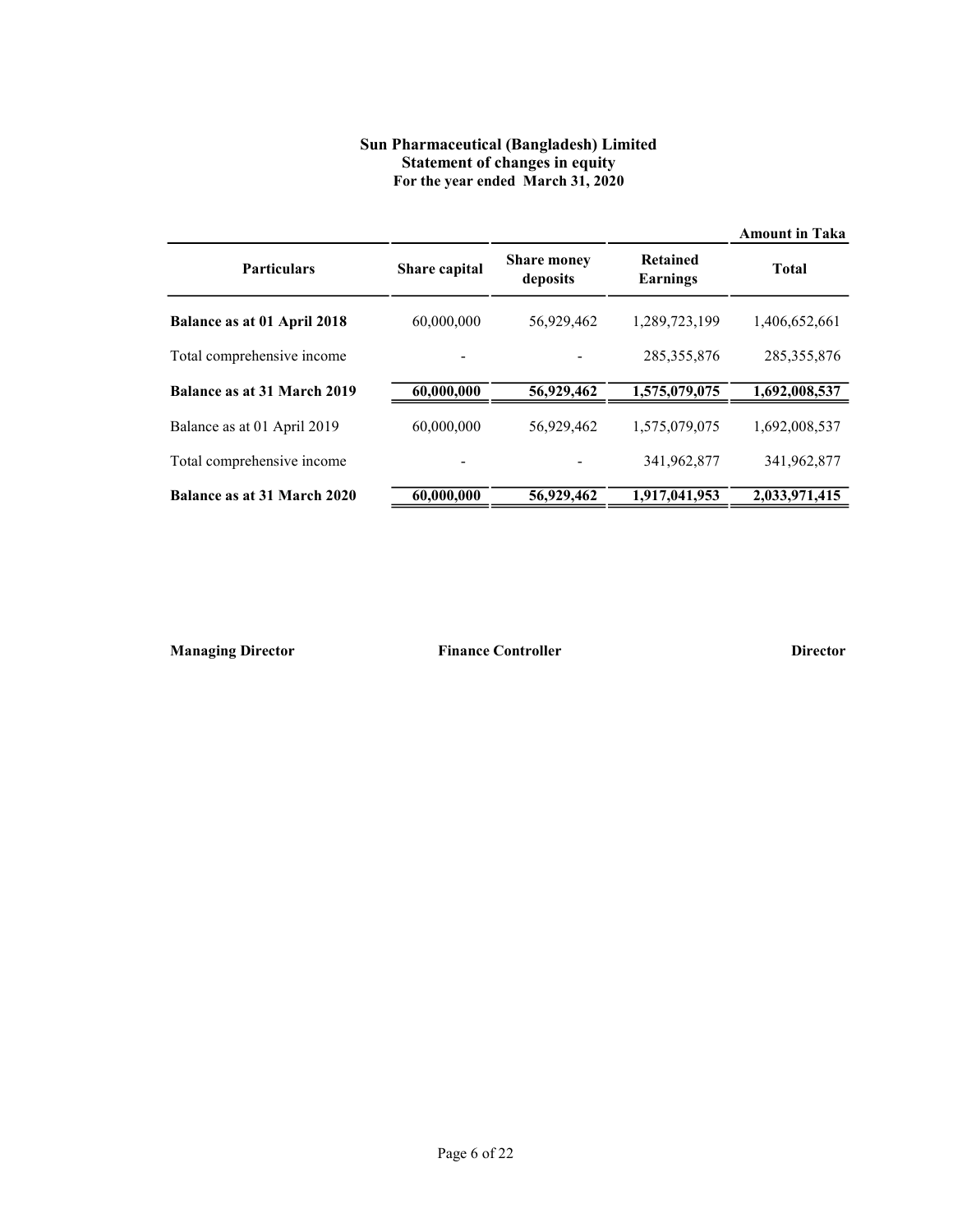# Sun Pharmaceutical (Bangladesh) Limited Statement of cash flows For the year ended March 31, 2020

|                                                  | <b>Amount in Taka</b> |                 |  |
|--------------------------------------------------|-----------------------|-----------------|--|
| Particulars                                      | $31-Mar-20$           | 31-Mar-19       |  |
| <b>Cash flows from operating activities</b>      |                       |                 |  |
| Receipts from customers                          | 2,037,645,867         | 2,032,789,092   |  |
| Payments to suppliers, employees and other       | (1,440,872,931)       | (1,536,476,098) |  |
| Other Income                                     | 99,060                | 1,794,839       |  |
| Income tax paid                                  | (149, 619, 209)       | (194, 754, 727) |  |
| Net cash generated from operating activities (A) | 447,252,787           | 303,353,106     |  |
| <b>Cash flows from investing activities</b>      |                       |                 |  |
| Acquisition of property, plant and equipment     | (61, 358, 516)        | (43, 152, 674)  |  |
| Sale proceeds from property, plant and equipment | 3,494,652             | 3,398,737       |  |
| Capital work-in-progress                         | (11, 653, 843)        | (1,215,223)     |  |
| Interest received                                | 8,386,951             | 27,690,740      |  |
| Net cash used in investing activities (B)        | (61, 130, 756)        | (13, 278, 420)  |  |

Cash flows from financing activities Net cash used in financing activities  $(C)$ 

Net changes in cash and cash equivalents  $(A+B+C)$ Cash and cash equivalents at the beginning of the year Cash and cash equivalents at the end of the year

| $386,122,031$   <br>290,074,680 |
|---------------------------------|
| 1,249,635,002<br>959,560,322    |
| 1,249,635,002                   |
|                                 |

Managing Director Finance Controller **Example 2018** Director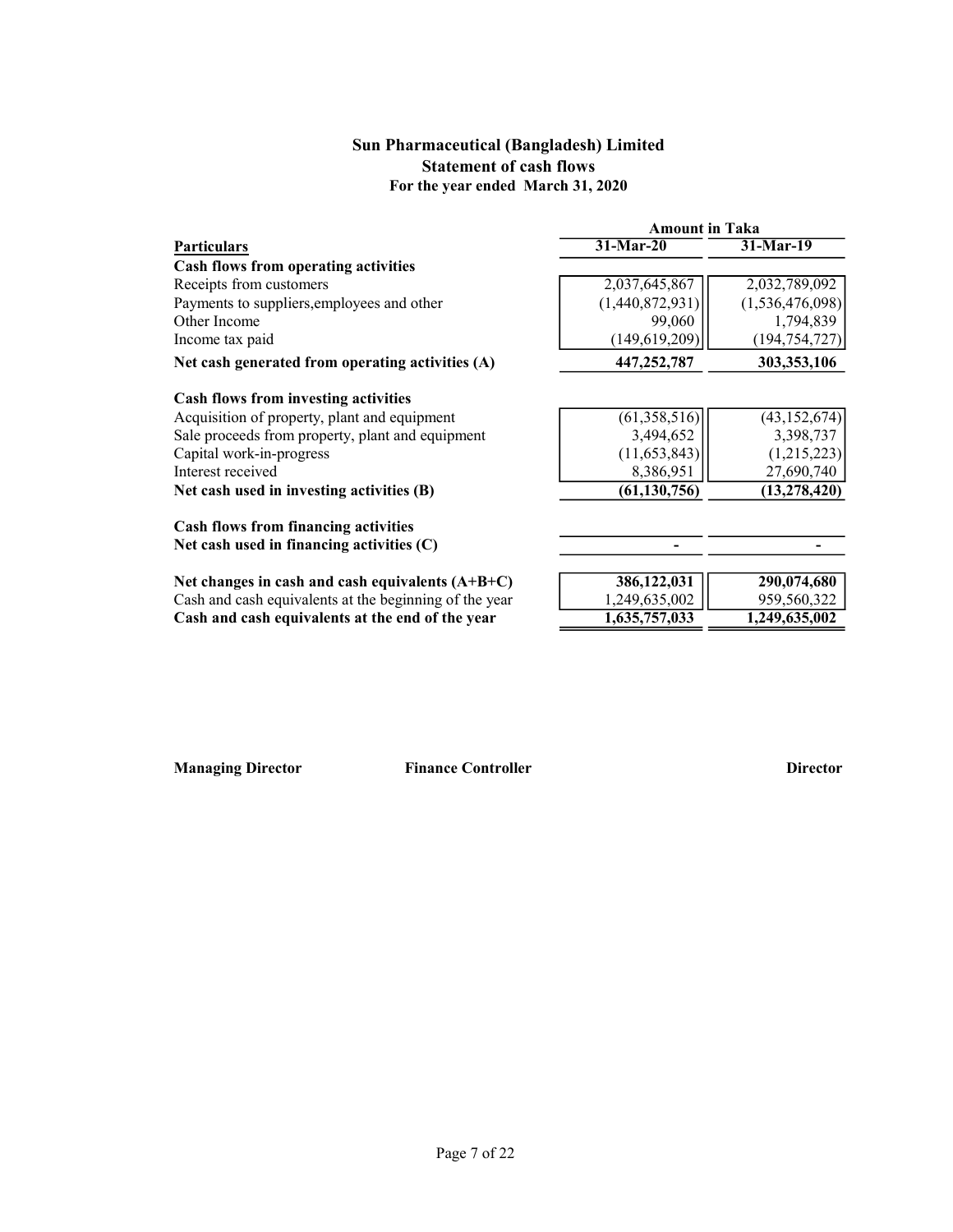#### Sun Pharmaceutical (Bangladesh) Limited Notes, Comprising Significiant accounting polices and other explanatory information As on March 31, 2020

1.00 Company profile

#### 1.01 Legal status of the company

Sun Pharmaceutical (Bangladesh) Limited is a private limited company incorporated in 2001 in Bangladesh under the Companies Act, 1994 with an authorized capital of Tk. 60 millions divided into 600,000 ordinary shares of Tk 100 each. During the year 2005-06, Company had increased its authorized capital from Tk. 60 millions to Tk 500 millions. The company was formed jointly with Sun pharmaceutical Industries Limited (SPIL), a company incorporated in India, City Overseas Limited (COL), a company incorporated in Bangladesh and Sun Pharma Holdings (earstwhile Nogad Holdings), a company incorporated in Mauritius.

1.02 Address of the Registered office

The registered office of the Company is located at chandana, Joydevpur, Gazipur.

- 1.03 Nature of business
	- The company produces various pharmaceutical products, which are sold in the local market.

#### 2.00 Basis of preparation

#### 2.01 Statement of compliance

The financial statements have been prepared in compliance with International Financial Reporting Standards (IFRS) and the

requirements of the Companies Act, 1994 and other relevant local laws and regulations as applicable. IFRS comprise of

-International Financial Reporting Standards;

- -International Accounting Standards;
- -International Financial Reporting Standards Interpretations; and
- -International Accounting Standards Interpretations.

The titles and format of these financial statements follow the requirements of IFRS which are to some extent different from the requirements of the Companies Act, 1994. However, such differences are not material and in the view of management IFRS title gives better presentation to the shareholders.

#### 2.02 Reporting period

The financial period of the company has been determined to be from April 01 to March 31 each year. These financial statements cover one year from April 01, 2019 to March 31, 2020 consistently.

#### 2.03 Basis of accounting

The financial statements have been prepared under the accrual basis of accounting.

#### 2.04 Going concern

The financial statements have been prepared on going concern basis. As per the management assessment, there is no material uncertainties related to events or conditions which may cast significant doubt upon the companies ability to continue as a going concern.

2.05 Basis of measurement

The financial statements have been prepared under the historical cost convention.

#### 2.06 Date of authorisation for issue of financial statements

On 03 May 2020, the Board of Directors reviewed the financial statements and authorized for issue.

#### 2.07 Use of estimates and judgment

The preparation of the financial statements in conformity with International Financial Reporting Standards (IFRS) requires management to make judgment, estimates and assumptions that affect the application of accounting policies and the reported amounts of assets, liabilities, income and expenses. Actual result may differ from these estimates.

Estimates and underlying assumptions are reviewed on an ongoing basis. Revisions to accounting estimates are recognized in the year in which the estimates are revised and in any future periods affected.

#### **Judgments**

Information about judgments made in applying accounting policies that have most significant effect on the amount recognized in the financial statements is included in the following notes:

| Note $\#3.01$  | Depreciation |
|----------------|--------------|
| Note $\#$ 3.03 | Inventories  |

#### Assumption and estimation uncertainties

Information about assumption and estimation uncertainties that have a significant risk of resulting in a material adjustment in the year is included in the following notes:

| Note 12 | Deferred tax liabilities                   |
|---------|--------------------------------------------|
| Note 14 | Trade payable and liabilities for expenses |
| Note 15 | Current tax liabilities                    |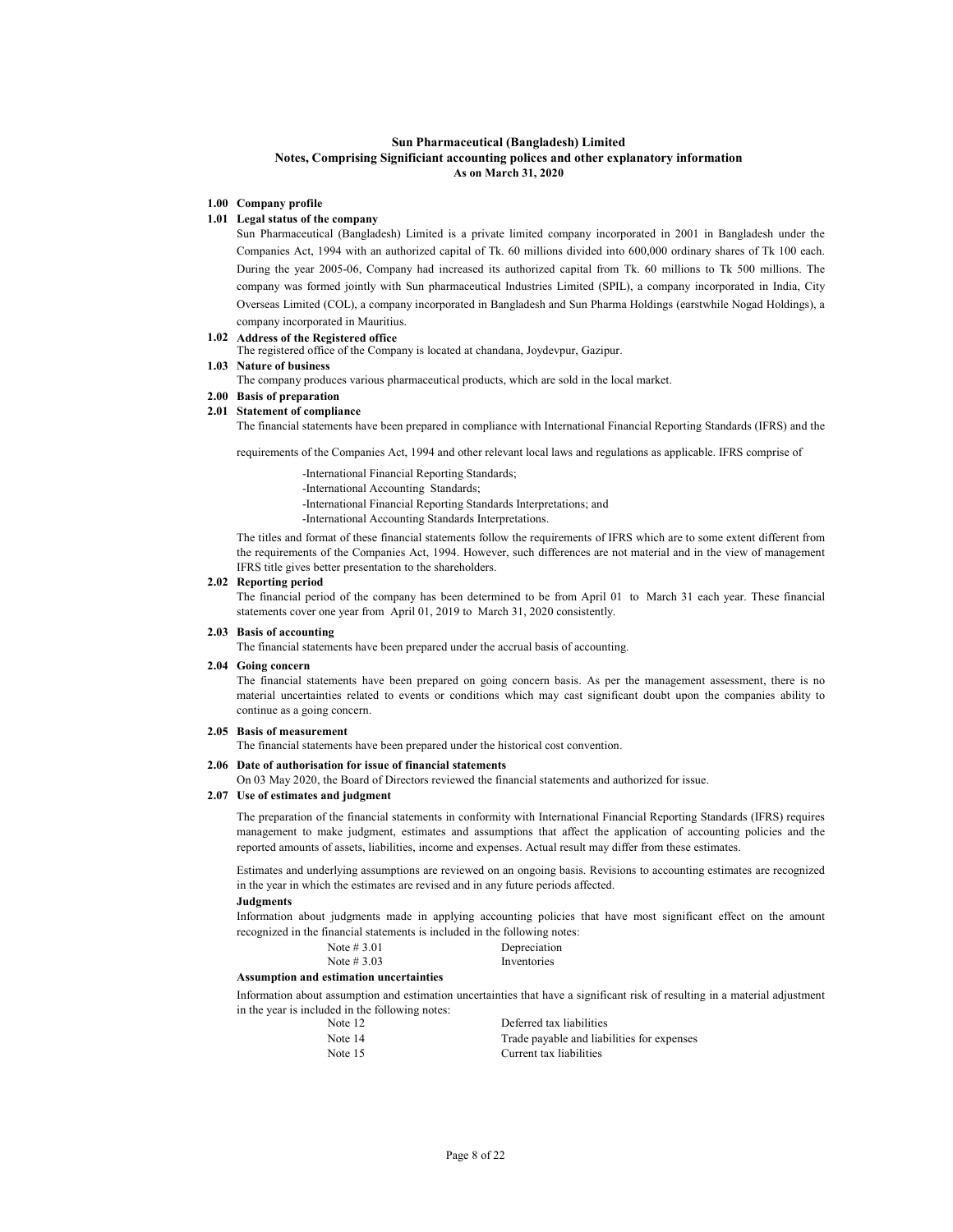#### Functional and presentational currency and level of precision 2.08

The financial statements are presented in Bangladesh; Taka (BDT) currency, which is the Company's functional currency. All financial information presented in BDT has been rounded off to the nearest Taka.

#### 3.00 Significant accounting policies

#### 3.01 Property, plant and equipment

#### a) Recognition and measurement

Property, plant and equipment are stated at cost net of accumulated depreciation. Cost includes expenditures that are directly attributable to the acquisition of the assets.

#### b) Subsequent cost

The cost of replacing component of an item of property, plant and equipment is recognized in the carrying amount of the item if it is probable that the future economic benefits are embodied within the component will flow to the company and its cost can be measured reliably. The costs of the day to day servicing of Property, plant and equipment are recognized in the statement of profit and loss and other comprehensive income as incurred.

#### c) Depreciation

Depreciation is provided to amortise the cost of the assets after commissioning, over the period of their expected useful lives in accordance with IAS-16. Depreciation on assets is charged from the day in which the asset is brought into use under straight-line basis at the following rates:

| Lease hold land           | 2.51%  |
|---------------------------|--------|
| Factory building          | 1.63%  |
| Plant and machinery       | 4.75%  |
| Motor vehicle/motor cycle | 16.21% |
| Electrical installation   | 9.50%  |
| Equipments                | 4.75%  |
| Computer Equipment        | 4.75%  |
| Furniture and Fixtures    | 6.33%  |
|                           |        |

#### d) Retirements and Disposals

On disposal of Property, plant and equipment, the cost and accumulated depreciation are eliminated and gain or loss on such disposal is reflected in the income statement, which is determined with reference to the net book value of the assets and net sales proceeds.

#### 3.02 Right to use assets and lease liability

The company is required to adopt IFRS 16 Leases from 01 April 2019 and applied accordingly.

IFRS 16 introduces a single, on-balance sheet lease accounting model for lessees. A lessee recognises a right-of-use asset representing its right to use the underlying asset and a lease liability representing its obligation to make lease payments. There are recognition exemptions for short-term leases and leases of low-value items. Lessor accounting remains similar to the current standard – i.e. lessors continue to classify leases as finance or operating leases.

IFRS 16 replaces existing leases guidance, including IAS 17 Leases, IFRIC 4 Determining whether an Arrangement contains a Lease, SIC-15 Operating Leases – Incentives and SIC-27 Evaluating the Substance of Transactions Involving the Legal Form of a Lease.

#### Recognition

Measurement A right-of-use asset and a lease liability is recognized by the company at the commencement date.

#### Initial measurement of the right-of-use asset

At the commencement date, the right-of-use asset are measured at cost.

The cost of the right-of-use asset comprise:

(a) the amount of the initial measurement of the lease liability,

(b) any lease payments made at or before the commencement date, less any lease incentives received.

(c) any initial direct costs incurred by the lessee; and

(d) an estimate of costs to be incurred by the lessee in dismantling and removing the underlying asset, restoring the site on which it is located or restoring the underlying asset to the condition required by the terms and conditions of the lease, unless those costs are incurred to produce inventories. The lessee incurs the obligation for those costs either at the commencement date or as a consequence of having used the underlying asset during a particular period.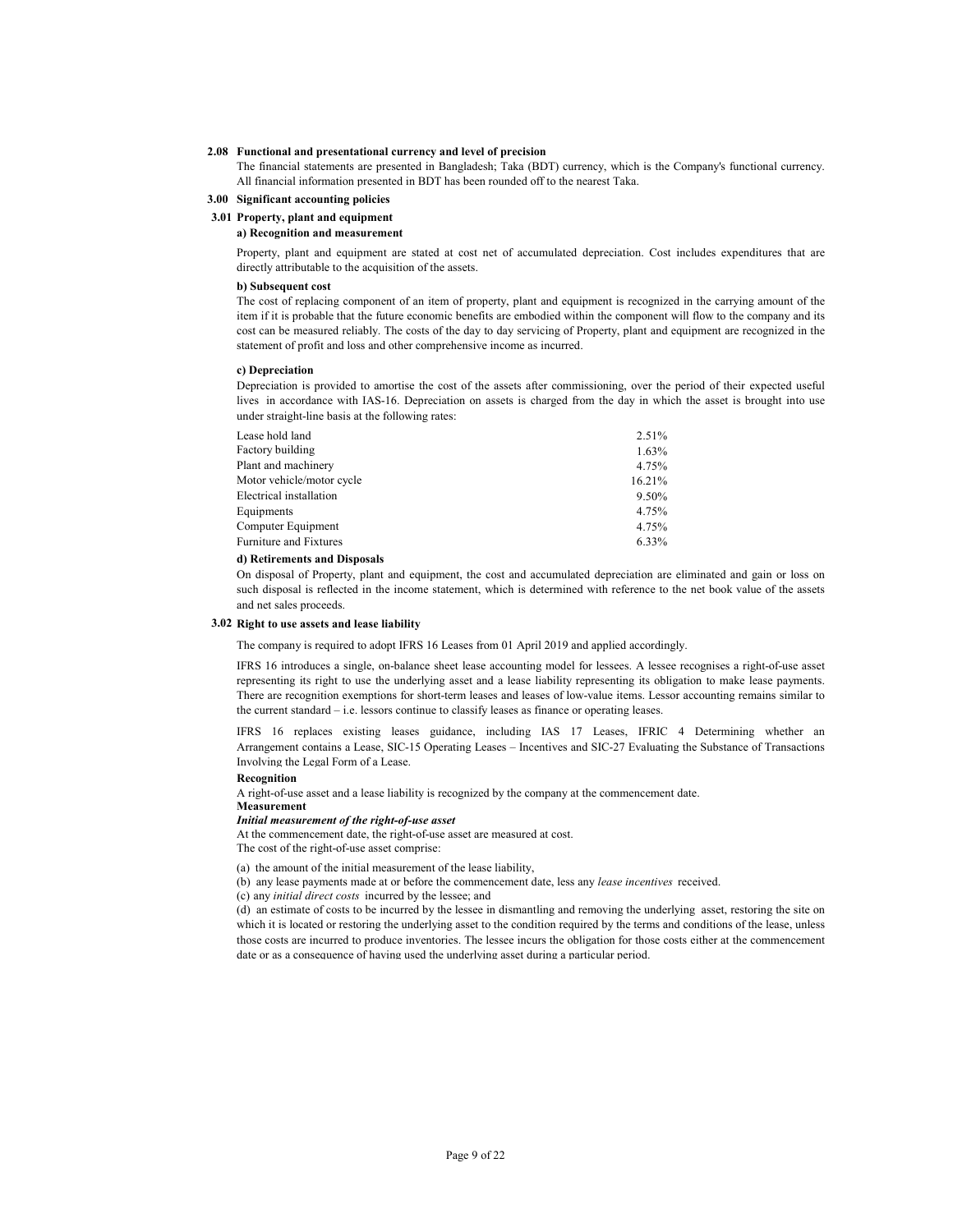#### Initial measurement of the lease liability

At the commencement date, the lease liabilities are measured at the present value of the lease payments that are not paid at that date. The lease payments are discounted using the interest rate implicit in the lease/incremental borrowing rate which is 10%..

At the commencement date, the lease payments included in the measurement of the lease liability comprise the following

payments for the right to use the underlying asset during the lease term that are not paid at the commencement date:

a) fixed payments (including in-substance fixed payments), less any lease incentives receivable.

c) amounts expected to be payable by the lessee under residual value guarantees. b) variable lease payments that depend on an index or a rate, initially measured using the index or rate as at

d) the exercise price of a purchase option if the lessee is reasonably certain to exercise that option; and

e) payments of penalties for terminating the lease, if the lease term reflects the lessee exercising an option to

#### Subsequent measurement of the right-of-use asset

After the commencement date, the right-of-use asset are measured applying a cost model.

Cost model

To apply a cost model, a lessee shall measure the right-of-use asset at cost:

a) less any accumulated depreciation and any accumulated impairment losses; and

b) adjusted for any remeasurement of the lease liability.

The straight-line depreciation is applying as per requirements in IAS 16 Property, Plant and Equipment is applied in depreciating the right-of-use asset.

If the lease transfers ownership of the underlying asset to the lessee by the end of the lease term or if the cost of the right-ofuse asset reflects that the lessee will exercise a purchase option, the lessee shall depreciate the right-of-use asset from the commencement date to the end of the useful life of the underlying asset. Otherwise, the lessee shall depreciate the right-ofuse asset from the commencement date to the earlier of the end of the useful life of the right-of-use asset or the end of the lease term.

IAS 36 Impairment of Assets is applied to determine whether the right-of-use asset is impaired and to account for any impairment loss identified.

#### Subsequent measurement of the lease liability

After the commencement date, the lease liabilities are measured by:

(a) increasing the carrying amount to reflect interest on the lease liability.

(b) reducing the carrying amount to reflect the lease payments made; and

(c) remeasuring the carrying amount to reflect any reassessment or lease modifications, or to reflect revised in-substance fixed lease payments

| Assets type | Agreement period (no of<br>months) | Implicit interest rate/<br>incremental borrowing rate |
|-------------|------------------------------------|-------------------------------------------------------|
| Head office | 20                                 | 10.00%                                                |

#### 3.03 Inventories

Inventories are stated at the lower of cost and their corresponding net realisable value in accordance with IAS-2 "Inventories". Method used for valuation of inventory of Raw and Packing material is Specific identification method. Cost of finished stocks and work in progress are arrived by using FIFO costing method including allocation of manufacturing overheads related to bringing the inventories to their present condition. Net realisable value is based on estimated selling price less any further costs expected to be incurred to make the sale.

#### 3.04 Trade and receivables

Trade receivables are stated net of provisions.

#### 3.05 Statement of Cash flows

Statement of Cash flows is prepared in accordance with IAS-7:Statement of cash flows under direct method.

#### 3.06 Cash and cash equivalents

Cash and cash equivalents consist of cash in hand, bank deposits and investment in Fixed deposit which were held and available for use by the company without any restriction.

#### 3.07 Payables and accruals

Liabilities are recognized for amounts to be paid in future for goods and services received whether or not billed to the company.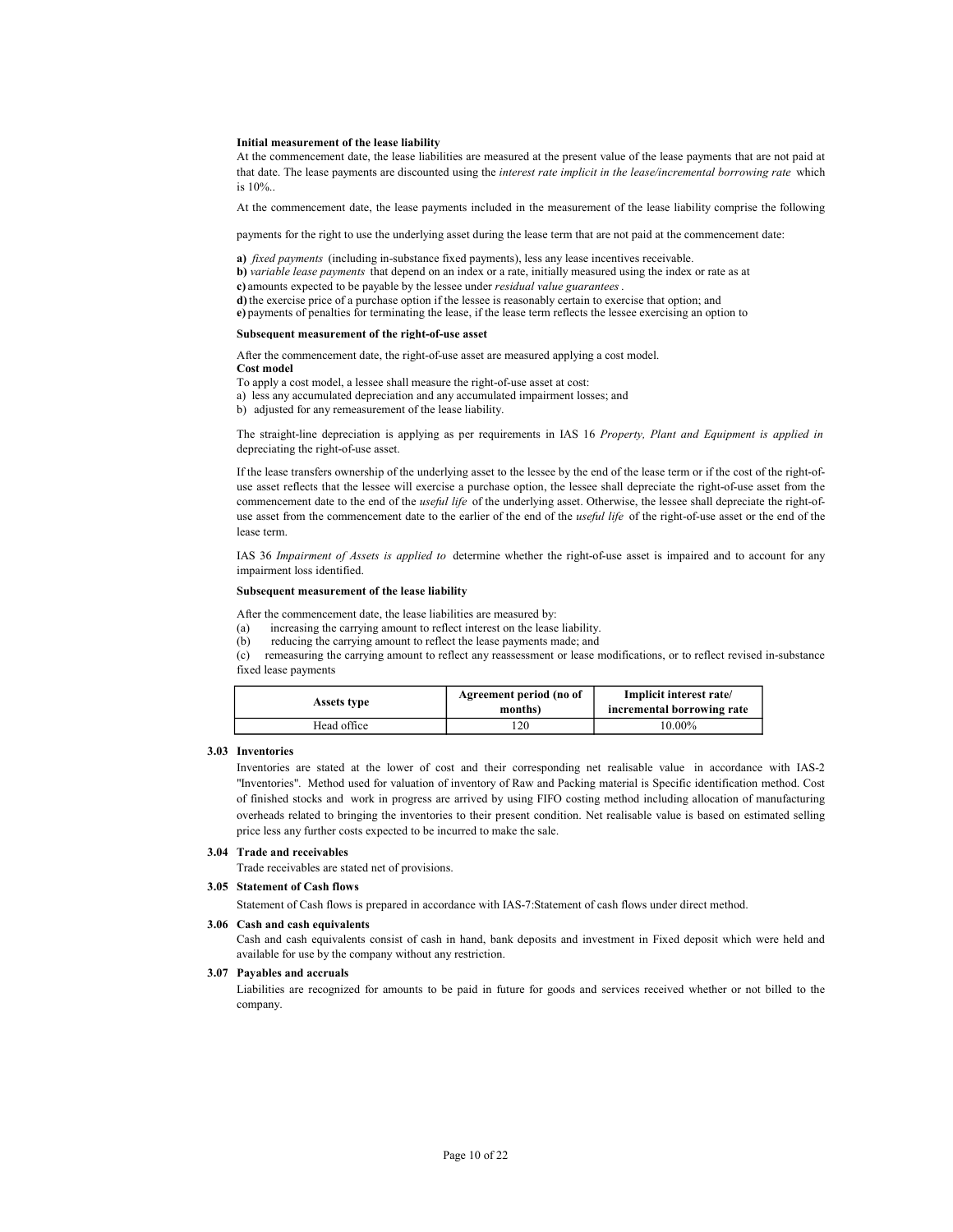#### 3.08 Provisions

In accordance with the guidelines as prescribed by IAS 37: Provisions, contingent liabilities and contingent assets provisions are recognised when all the following criteria are met :

- When the company has a present obligation as a result of past event;

- When it is probable that an outflow of resources embodying economic benefits will be required to settle the obligation; and

- Reliable estimate can be made of the amount of the obligation.

#### 3.09 Revenue recognition

The Company has applied IFRS 15 "Revenue from Contracts with Customers" for annual reporting periods beginning on or after 01 January 2018. IFRS 15 provides a single, principles-based approach to the recognition of revenue from all contracts with customers. It focuses on the identification of performance obligations in a contract and requires revenue to be recognized when or as those performance obligations are satisfied.

'The new standard is based on A new five-step process must be applied before revenue from contract with customer can be recognized:

- i. Identify the contracts with customers;
- ii. Identify the separate performance obligation;
- iii. Determine the transaction price of the contract;
- iv. Allocate the transaction price to each of the separate performance obligations; and
- v. Recognize the revenue as each performance obligation is satisfied.

#### 3.10 Foreign currency translations

Transactions denominated in foreign currencies are translated into Bangladesh taka at the rate of exchange ruling at the date of the transaction. Monetary assets and liabilities denominated in foreign currencies are translated into Bangladesh taka at the exchange rates ruling at the Statement of financial position. Non monetary assets and liabilities denominated in foreign currencies, which are stated at historical cost, are translated into Bangladesh taka at the exchange rate ruling at the date of the transaction. Foreign exchange differences arising on translation are recognized in the Statement of profit or loss and other comprehensive income.

#### 3.11 Income tax expense

Income tax expenses comprises current and deferred tax . Current tax and deferred tax is recognised in profit or loss except to the extent that its relates to items recognised directly in equity in which case it is recognized in equity.

#### Current tax:

Income tax expense is recognized in the Statement of profit and loss and other comprehensive income as per the Income Tax Ordinance, 1984.

#### Deferred tax:

Deferred tax is recognised in respect of temporary differences between the carrying amount of assets and liabilities for financial reporting purpose and the amounts used for taxation purposes.

Deferred tax is measured at the tax rates that are expected to be applied to the temporary differences when they reverse, based on the laws that have been enacted or substantively enacted at the reporting date.

Deferred tax assets and liabilities are offset if there is legally enforceable right to offset current tax liabilities and assets, and they relate to income taxes levied by the same tax authority on the same taxable entity, or on different tax entities, but they intend to settle current tax liabilities and assets on a net basis or their tax assets and liabilities will be realised simultaneously.

A deferred tax asset is recognised for tax credits and deductible temporary differences to the extent that it is probable that

future taxable profits will be available against which temporary difference can be utilised. Deferred tax assets are reviewed

at each reporting date and are reduced to the extent that it is no longer probable that the related tax benefit will be realised.

#### 3.12 Earning per share

The Company calculates its earnings per share in accordance with IAS 33: Earning per share which has been shown on the face of Statement of profit or loss and other comprehensive income.

#### Basic earnings

This represents earnings for the year attributable to ordinary shareholders. As there were no preference shares requiring returns or dividends, minority interest or extraordinary items, the net profit after tax for the year has been considered as fully attributable to the ordinary shareholders.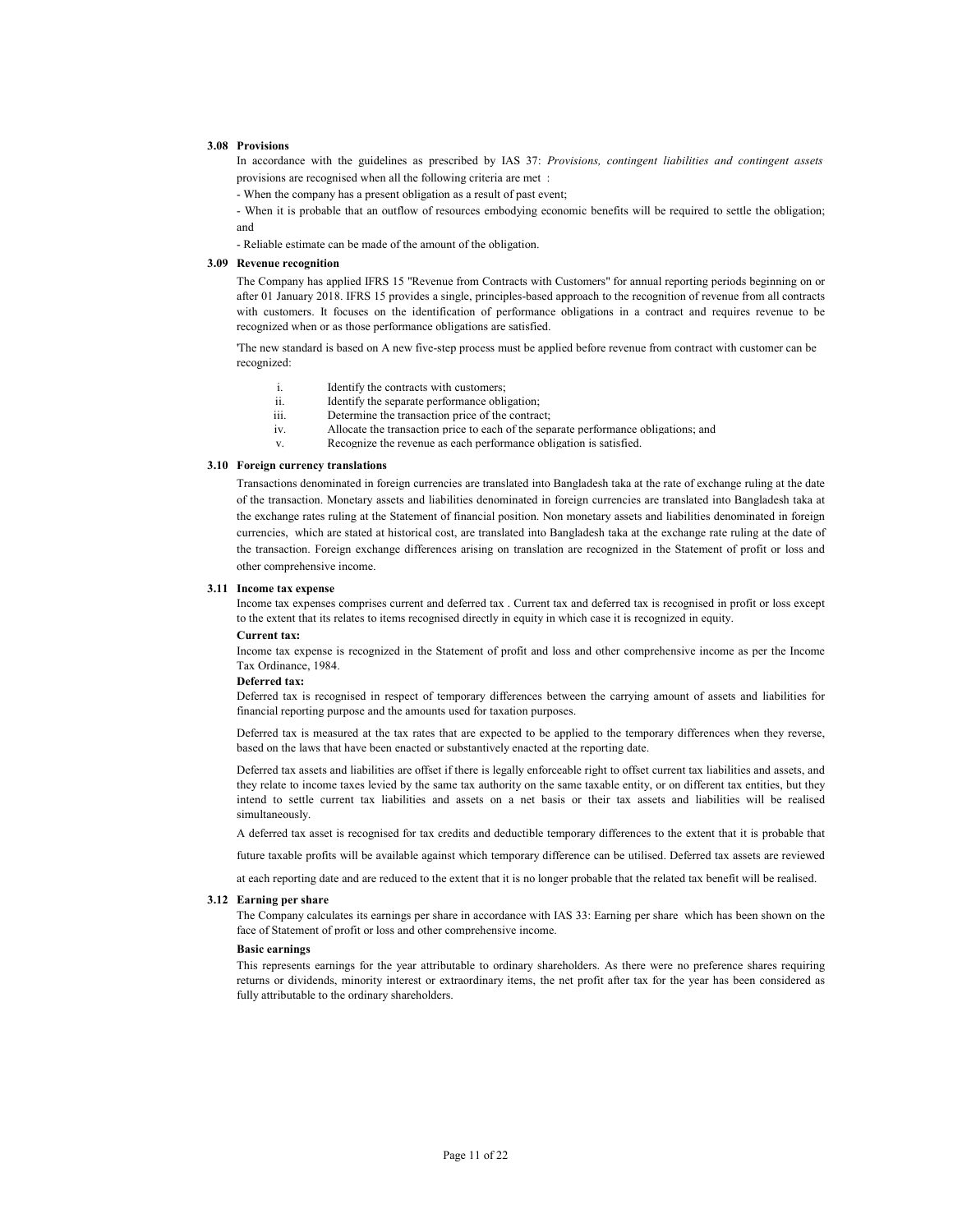#### Basic earnings per share

This has been calculated by dividing the basic earnings by the weighted average number of ordinary shares outstanding during the year.

#### Diluted earnings per share

No diluted EPS is required to be calculated for the year as there was no scope for dilution during the year under review.

#### Employees' benefit schemes 3.13

The company maintains both defined contribution plan and defined benefit plan for its eligible permanent employees. The eligibility is determined according to the terms and conditions set forth in the respective deeds.

The company has accounted for and disclosed employee benefits in compliance with the provisions of IAS 19: Employee Benefits. The cost of employee benefits is charged off as revenue expenditure in the period to which the contributions relate.

The company's employee benefits include the following:

#### (a) Defined Contribution Plan (Provident Fund )

The company has a registered provident fund scheme (Defined Contribution Plan) for employees of the company eligible to be members of the fund in accordance with the rules of the provident fund constituted under an irrevocable trust. All permanent employees contribute 8.33% of their basic salary to the provident fund and the company also makes equal contribution.

The company recognizes contribution to defined contribution plan as an expense when an employee has rendered services in exchange for such contribution. The legal and constructive obligation is limited to the amount it agrees to contribute to the fund.

#### (b) Short-term Employee Benefits

Short-term employee benefits include salaries, bonuses, leave encashment, etc. Obligations for such benefits are measured on an undiscounted basis and are expensed as the related service is provided.

#### (c) Contribution to Workers' Profit Participation and Welfare Funds

This represents 5% of net profit before tax contributed by the company as per provisions of the Bangladesh Labour Act, 2006 and is payable to workers as defined in the said law.

#### (d) Insurance Scheme

The company has a personal Accident Insurance scheme for its permanent employees, premium for which is being charged to statement of comprehensive income annually as per the insurance policy.

#### 3.14 Events after the reporting date

In accordance with IAS 10: Events after the reporting period, amount recognized in the financial statements are adjusted for event after the reporting period that provide additional evidence of conditions that existed at the end of the reporting period. No adjustment is given in the financial statements for event after the reporting period that are indicative of conditions that arose after the reporting period. Material non-adjusting events are disclosed in the financial statements.

#### 3.15 Contingent liabilities and assets

Contingent liabilities and assets are current or possible obligations or assets, arising from past events and whose existence is due to the occurrence or non-occurrence of one or more uncertain future events which are not within the control of the company. In accordance with IAS 37 Provision, contingent liabilities and contingent assets, they are disclosed in the notes to the financial statements.

#### 3.16 Financial risk management policies

The management of the company has the overall responsibility for the establishment and oversight of the company's risk management framework. Financial risk management policies require establishing standard procedures to identify and analyze the main risks to which the company is exposed and continually deploying and managing risk management systems designed to eliminate or reduce the probability that risks will arise and to limit their impact.

The company is exposed to credit risk, liquidity risk and market risk.

#### 3.17 Comparative figures

Comparative information has been disclosed in respect of the previous year for all numerical information in the financial statement and also the narrative and descriptive information when it is relevant for understanding of the current year financial statements.

Previous year's figure has been re-arranged whenever considered necessary to ensure comparability with the current year's presentation as per IAS 8: Accounting policies, Changes in Accounting Estimates and Errors.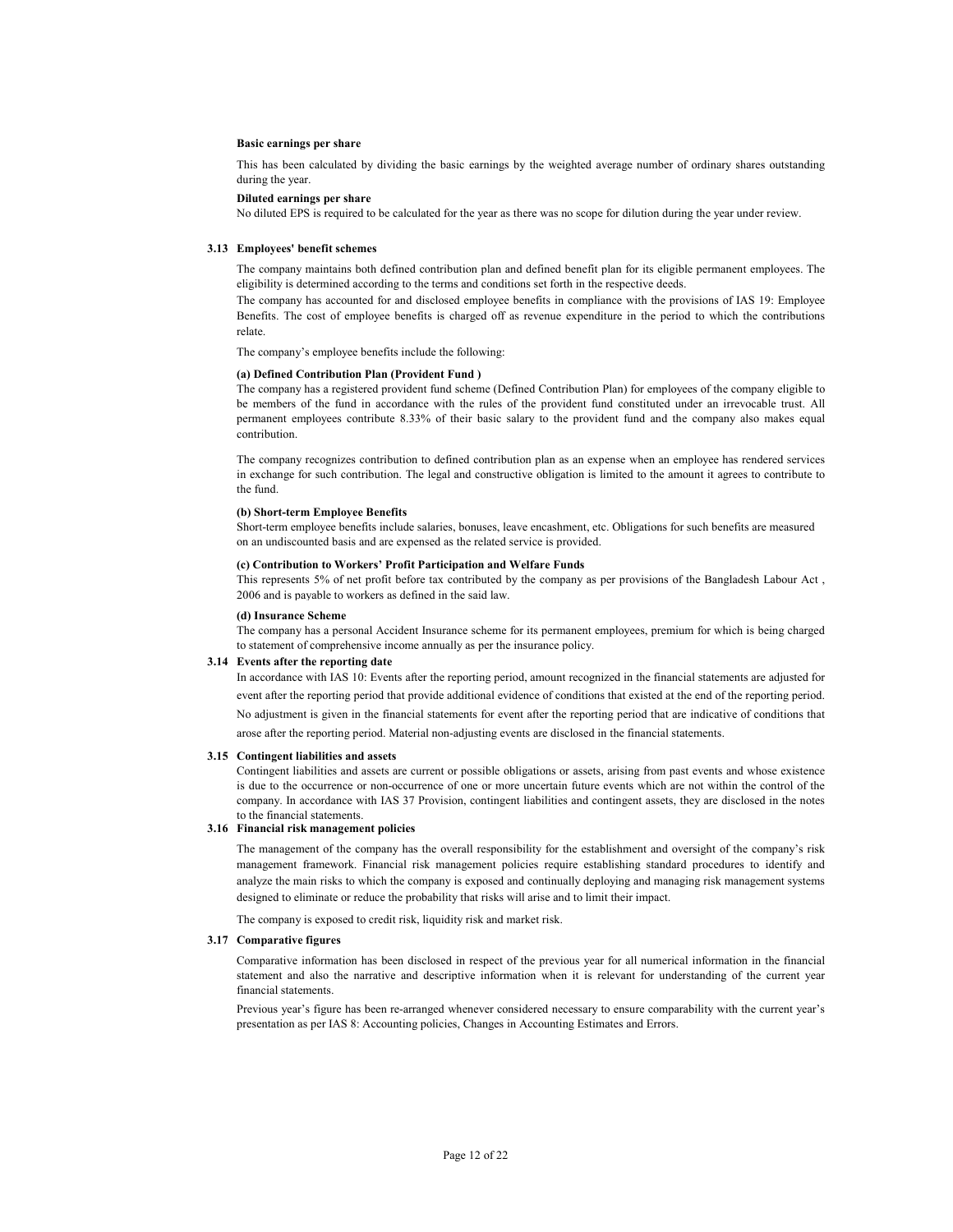|      |                                             | <b>Amount in Taka</b> |             |
|------|---------------------------------------------|-----------------------|-------------|
|      |                                             | $31-Mar-20$           | 31-Mar-19   |
| 4.00 | Property, plant and equipment               |                       |             |
|      | A. Cost Value                               |                       |             |
|      | Opening balance                             | 569,969,328           | 531,188,081 |
|      | Addition during the year                    | 61,358,516            | 43,152,674  |
|      | Adjustment/disposal during the year         | (35,056,426)          | (4,371,427) |
|      | <b>Closing balance</b>                      | 596,271,418           | 569,969,328 |
|      | <b>B.</b> Depreciation                      |                       |             |
|      | Opening balance                             | 202,855,784           | 178,510,015 |
|      | Charged during the year                     | 29,314,467            | 27,089,298  |
|      | Adjustment during the year                  | (21, 119, 402)        | (2,743,529) |
|      | <b>Closing balance</b>                      | 211,050,850           | 202,855,784 |
|      | Carrying value (A-B)                        | 385,220,568           | 367,113,544 |
|      | Details have been given in Schedule - A.    |                       |             |
| 5.00 | Right-of-use asset                          |                       |             |
|      | Initial recongnition of right to use assets | 40,934,943            |             |

| <b>Closing balance</b>                      | 37,182,573   |  |
|---------------------------------------------|--------------|--|
| Accumulated depreciation on RoU             | (3.752.370)  |  |
| initial recongnition of right to use assets | 40,934,943 1 |  |

"The company has already adopted IFRS 16 Leases wef. 1st April 2019 and the above 'Right to use assets' created agianst lease contracts. Detail requirements described in Note 3.02."

#### 6.00 Inventories

| Finished products -Factory | 2,908,487   | 5,277,536   |
|----------------------------|-------------|-------------|
| Finished products -Depot   | 146,336,923 | 72,302,770  |
| Stock-in-trade             | 1,452,160   |             |
| Raw materials              | 240,327,959 | 390,945,240 |
| Packing materials          | 17,687,040  | 26,718,183  |
| Work in progress           | 42,098,900  | 37,426,200  |
| Goods in transit           | 17.579.714  | 48,598,508  |
|                            | 468.391.183 | 581,268,437 |
|                            |             |             |

# 7.00 Trade and other receivables

Trade receivables<br>
Interest receivable<br>
153,844,029<br>
15,787,477<br>
153,844,029<br>
15,787,477<br>
153,840,029<br>
15,787,477<br>
153,840,029<br>
15,787,477<br>
153,840,029<br>
15,787,477<br>
15,060 Interest receivable Insurance receivable  $\frac{1}{262,417,027}$ 

### 8.00 Advances, deposits and prepayments

| <b>Advances:</b>             |             |             |
|------------------------------|-------------|-------------|
| Advance to employees         | 82,207      | 164,163     |
| VAT current account          | 25,018,552  | 77,030,123  |
| Advance VAT on depots stock  | 89,253,004  | 50,747,727  |
| Advance to suppliers         | 92,279,206  | 57,712,392  |
| Imprest money with employees | 1.892.953   | 1.237.102   |
|                              | 208,525,922 | 186,891,507 |

Deposits: Security deposits  $\begin{array}{|c|c|c|c|c|}\n \hline & & 123,000 & & 590,421 \\
 \hline & & 123,000 & & 590,421 \\
 \hline \end{array}$ 

Prepayments: Prepaid expenses 2,917,314 2,917,314 2,917,314 2,942,047,314 2,942,047,314 2,942,047,314 2,942,047,314 2,942,047,314 2,942,047,314 2,942,047,314 2,942,047,314 2,942,047,314 2,942,047,314 2,942,047,314 2,942,047,314 2,942,0

#### 9.00 Cash and cash equivalents

| Cash in hand    |  |
|-----------------|--|
| Cash at bank:   |  |
| Current Account |  |
| Fixed deposit   |  |

| Prepaid expenses          |             | 2,917,314     | 2.942.047     |
|---------------------------|-------------|---------------|---------------|
|                           |             | 2.917.314     | 2.942.047     |
|                           |             | 211,566,236   | 190,423,975   |
| Cash and cash equivalents |             |               |               |
| Cash in hand              |             | 1,112,540     | 290,694       |
| Cash at bank:             |             |               |               |
| Current Account           | Note $9.01$ | 154,087,061   | 93,786,876    |
| Fixed deposit             |             | 1,480,557,432 | 1,155,557,432 |
|                           |             | 1,635,757,033 | 1,249,635,002 |

 $123,000$ 

59,730,566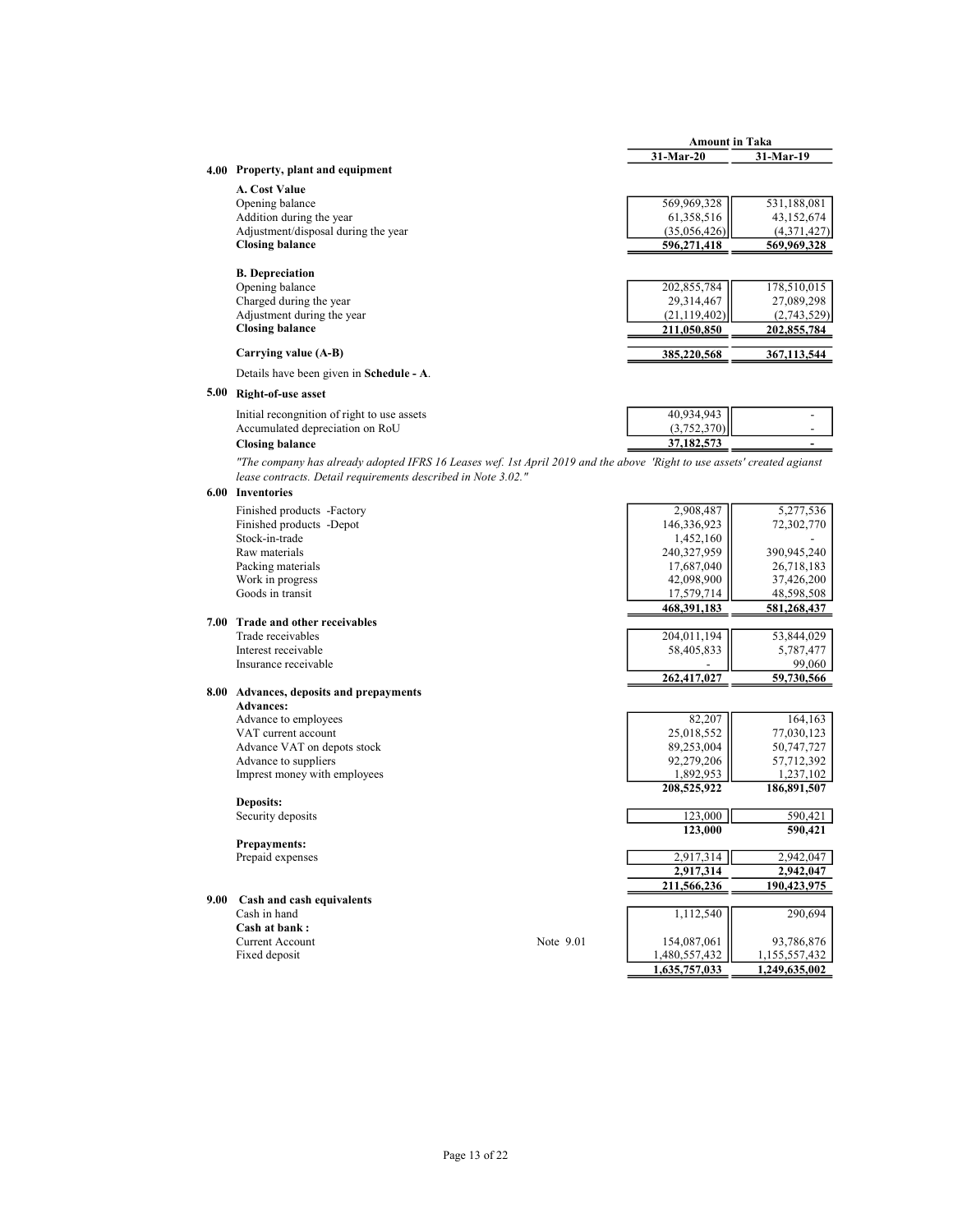|       |                                                     |               |              | <b>Amount in Taka</b> |              |
|-------|-----------------------------------------------------|---------------|--------------|-----------------------|--------------|
|       |                                                     |               |              | 31-Mar-20             | 31-Mar-19    |
|       | 9.01 Current Account                                |               |              |                       |              |
|       | Eastern Bank Ltd. (C/A # 0104-106-0005667)          |               |              | 6,050,316             | 13,391,026   |
|       | Standard Chartered bank (C/A # 0111-8462001)        |               |              | 25,276,897            | 8,135,303    |
|       | Dutch-Bangla Bank Limited $(C/A \# 138-110-1281)$   |               |              | 1,808,009             | 27,139,893   |
|       | Standard Chartered bank (Ac/No #32-118462001)       |               |              | 47,705,845            | 7,471,498    |
|       | Citi bank N.A. (C/A # 0200352009)                   |               |              | 73,245,994            | 37,649,156   |
|       |                                                     |               |              | 154,087,061           | 93,786,876   |
| 10.00 | Share capital                                       |               |              |                       |              |
|       | Authorized share capital:                           |               |              |                       |              |
|       | 5,000,000 Ordinary shares of Tk 100 each            |               |              | 500,000,000           | 500,000,000  |
|       | Issued, subscribed and paid-up:                     |               |              |                       |              |
|       | 600,000 Ordinary shares of Tk 100 each              |               |              | 60,000,000            | 60,000,000   |
|       | Shareholding position of the company is as follows: |               |              |                       |              |
|       |                                                     |               | $31-Mar-20$  | 31-Mar-19             |              |
|       |                                                     | Nominal value | % of present | Nominal value         | % of present |
|       |                                                     | (Tk)          | holding      | (Tk)                  | holding      |
|       | Sun Pharmaceutical Industries Limited.              |               |              |                       |              |
|       | India                                               | 43,446,900    | 72.41        | 43,446,900            | 72.41        |
|       | City Overseas Limited                               | 16,500,000    | 27.50        | 16,500,000            | 27.50        |
|       | Sun Pharma Holdings                                 | 53,100        | 0.09         | 53,100                | 0.09         |
|       |                                                     | 60,000,000    | 100          | 60,000,000            | 100          |
| 11.00 | <b>Share money deposits</b>                         |               |              |                       |              |
|       | Sun Pharmaceutical Industries Limited, India        |               |              | 38,213,466            | 38,213,466   |
|       | City Overseas Limited                               |               |              | 18,702,944            | 18,702,944   |
|       | Sun Pharma Holdings                                 |               |              | 13,052                | 13,052       |
|       |                                                     |               |              | 56,929,462            | 56,929,462   |

## 12.00 Deferred tax liabilities

Deferred tax has been recognized and measured in accordance with the provision of IAS-12: Income taxes

| Name of assets                                           | <b>Carrying amount</b><br>as at 31 March<br>2020 | <b>Tax base</b><br>31 March 2020 | Taxable/<br>(deductible)<br><b>Temporary</b><br>difference |
|----------------------------------------------------------|--------------------------------------------------|----------------------------------|------------------------------------------------------------|
| Factory building                                         | 70,443,705                                       | 8,659,960                        | 61,783,745                                                 |
| Plant and Machinery                                      | 224,597,613                                      | 95,378,357                       | 129,219,255                                                |
| Motor Vehicles/Motor Cycles                              | 46,631,376                                       | 26,667,723                       | 19,963,654                                                 |
| Electrial Installation                                   | 10,434,099                                       | 3,999,930                        | 6,434,169                                                  |
| Equipments                                               | 10,880,228                                       | 6,006,876                        | 4,873,353                                                  |
| Computer Equipment                                       | 9,504,763                                        |                                  | 9,504,763                                                  |
| Furniture and Fixtures                                   | 12,711,820                                       | 8,874,131                        | 3,837,688                                                  |
| Property, plant and equipment                            | 385,203,604                                      | 149,586,977                      | 235,616,622                                                |
| <b>Total Taxable temporary difference</b>                |                                                  |                                  | 235,616,622                                                |
| Tax rate                                                 |                                                  |                                  | 35%                                                        |
| Deferred tax liability/ (Assets) on temporary difference |                                                  |                                  | 82,465,591                                                 |
| Change in deferred tax assets and liability              |                                                  |                                  |                                                            |
| Opening balance                                          |                                                  | 73,942,662                       | 69,191,972                                                 |
| Provision made during the year                           |                                                  | 8,522,929                        | 4,750,689                                                  |
|                                                          |                                                  | 82,465,591                       | 73,942,662                                                 |
|                                                          |                                                  |                                  |                                                            |
| Deferred tax liability                                   |                                                  | 82,465,591                       | 73,942,662                                                 |
| Deferred tax assets                                      |                                                  | (568, 520)                       |                                                            |
| <b>Deferred tax liabilities</b>                          |                                                  | 81,897,070                       | 73,942,662                                                 |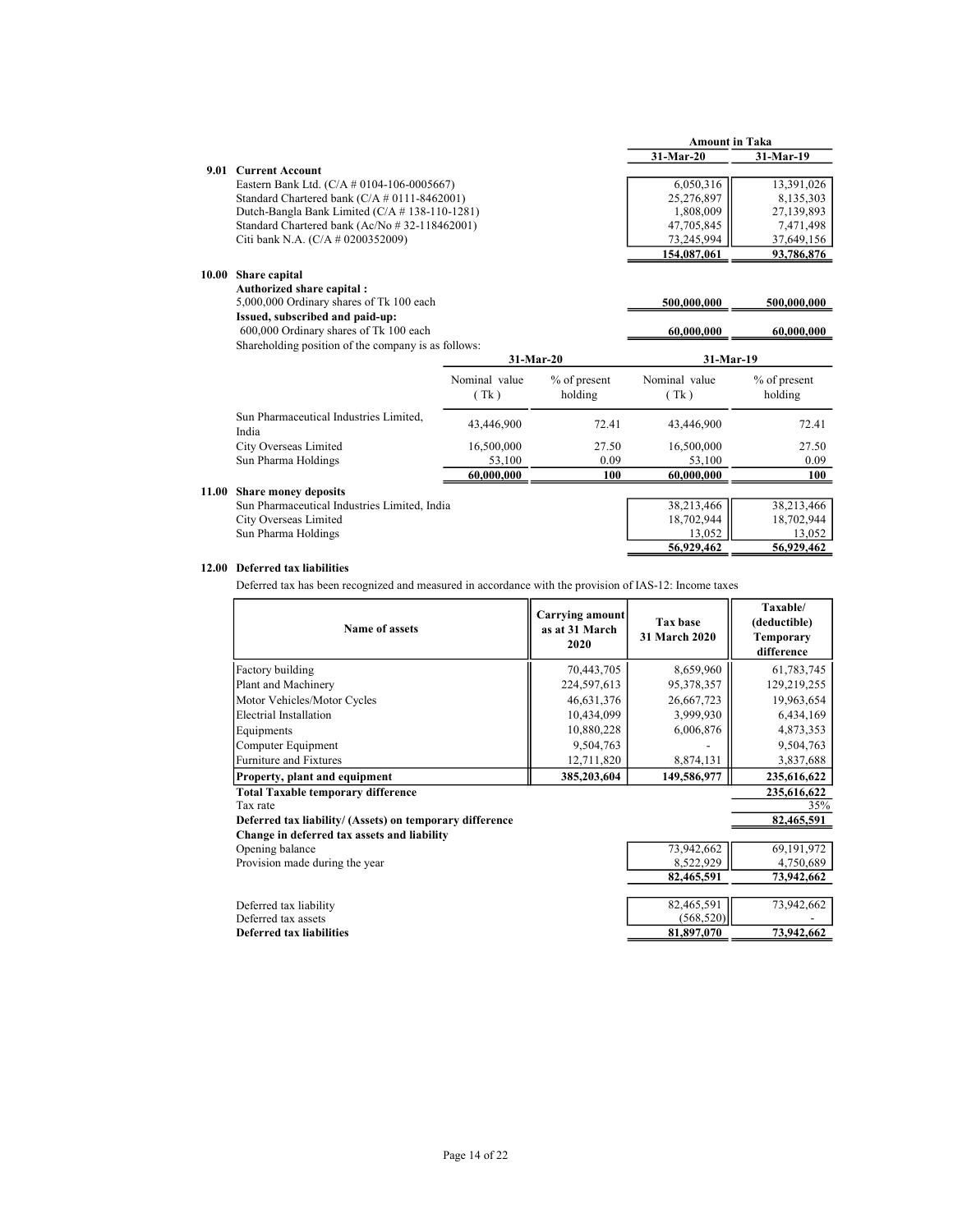|                                                  |             | <b>Amount in Taka</b> |               |  |
|--------------------------------------------------|-------------|-----------------------|---------------|--|
|                                                  |             | 31-Mar-20             | 31-Mar-19     |  |
| 13.00 Lease liability                            |             |                       |               |  |
| Non current liabiility                           |             | 35,801,313            |               |  |
| Current liability                                |             | 3,005,603             |               |  |
| Total                                            |             | 38,806,916            |               |  |
| Movement of lease liability as follows           |             |                       |               |  |
| Initial lease liability                          |             | 40,934,943            |               |  |
| Interest charge on lease liability               |             | 3,672,535             |               |  |
| Adjustment during the year                       |             | (5,800,562)           |               |  |
| <b>Closing balance</b>                           |             | 38,806,916            |               |  |
| 14.00 Trade payable and liabilities for expenses |             |                       |               |  |
| Trade payable                                    |             | 544,912,827           | 130,502,175   |  |
| Management fee payable                           |             | 74,817,138            | 367,515,644   |  |
| Provision for Workers' Profit ParticipationFund  |             | 29,131,334            | 24,299,304    |  |
| Other liabilities                                | Note: 14.01 | 148, 365, 592         | 181,886,578   |  |
|                                                  |             | 797,226,891           | 704,203,703   |  |
| 14.01 Other liabilities                          |             |                       |               |  |
| Outstanding expenses                             |             | 122,944,365           | 102,576,711   |  |
| Payable to employees                             |             | 1,770,409             | 2,336,519     |  |
| Deposits for motor cycle from employees          |             | 18,292,429            | 15,163,330    |  |
| Withholding income tax and VAT payable           |             | 5,358,389             | 61,810,018    |  |
|                                                  |             | 148,365,592           | 181,886,578   |  |
|                                                  |             |                       |               |  |
| 15.00 Current tax liabilities                    |             |                       |               |  |
| Provision for income tax                         | Note: 15.01 | 898,658,266           | 665,948,868   |  |
| Advance income tax                               | Note: 15.02 | (805, 384, 249)       | (655,765,040) |  |
|                                                  |             | 93,274,017            | 10,183,828    |  |
| 15.01 Provision for income tax                   |             |                       |               |  |
| Opening balance                                  |             | 665,948,868           | 470,069,351   |  |
| Provision made during the year                   |             | 232,709,398           | 195,879,517   |  |
| Adjustment during the year                       |             |                       |               |  |
| <b>Closing balance</b>                           |             | 898,658,266           | 665,948,868   |  |
|                                                  |             |                       |               |  |
| 15.02 Advance income tax                         |             |                       |               |  |
| Opening balance                                  |             | 655,765,040           | 461,010,313   |  |
| Add: Addition during the year                    |             | 149,619,209           | 194,754,727   |  |
| Less: Adjustment during the year                 |             |                       |               |  |
| <b>Closing balance</b>                           |             | 805,384,249           | 655,765,040   |  |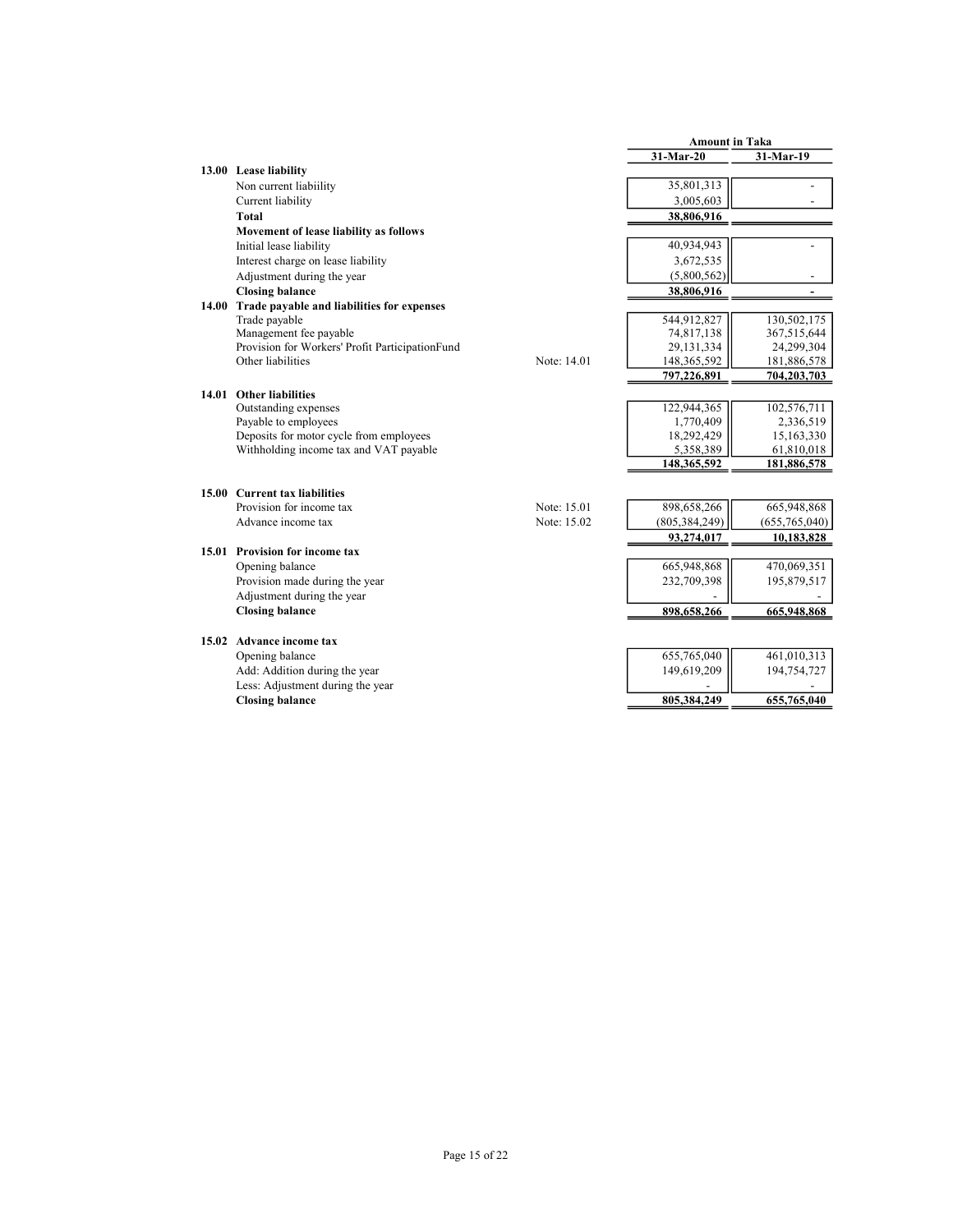|                                                                   |              | <b>Amount in Taka</b>    |                          |
|-------------------------------------------------------------------|--------------|--------------------------|--------------------------|
|                                                                   |              | 2019-2020                | 2018-2019                |
| 16.00 Net sales revenue                                           |              |                          |                          |
| Sale of manufactured goods                                        |              | 2,187,705,761            | 2,051,185,738            |
| Sale of imported finished goods                                   |              | 107,271                  |                          |
| Total                                                             |              | 2,187,813,032            | 2,051,185,738            |
| 17.00 Cost of materials                                           |              |                          |                          |
| Raw material consumed                                             | Notes: 17.01 | 642,569,868              | 563,750,419              |
| Packing material consumed                                         | Notes: 17.02 | 39,751,478               | 32,215,096               |
|                                                                   |              | 682,321,346              | 595,965,515              |
| 17.01 Raw material consumed                                       |              |                          |                          |
| Opening inventory                                                 |              | 390,945,240              | 157,522,247              |
| Add: Purchase                                                     |              | 444,806,239              | 666,657,416              |
| Add: stock in transit                                             |              | 47,146,348               | 130,515,996              |
| Less: Closing inventory                                           |              | 240,327,959              | 390,945,240              |
|                                                                   |              | 642,569,868              | 563,750,419              |
| 17.02 Packing material consumed                                   |              |                          |                          |
| Opening inventory                                                 |              | 26,718,183               | 18,386,486               |
| Add: Purchase                                                     |              | 30,720,335               | 40,546,793               |
| Less: Closing inventory                                           |              | 17,687,040               | 26,718,183               |
|                                                                   |              | 39,751,478               | 32,215,096               |
| 18.00 Changes in inventory of finished goods and work in progress |              |                          |                          |
| Opening finished goods                                            |              | 77,580,306               | 122,629,404              |
| Closing finished goods                                            |              | (149, 245, 410)          | (77,580,306)             |
| Opening work in progress                                          |              | 37,426,200               | 24,222,181               |
| Closing work in progress                                          |              | (42,098,900)             | (37, 426, 200)           |
|                                                                   |              | (76, 337, 804)           | 31,845,079               |
| 19.00 Personnel cost                                              |              |                          |                          |
| Salaries, wages, bonus and benefits                               |              | 251,014,096              | 259,721,531              |
| Contribution to provident fund                                    |              | 7,526,524<br>258,540,620 | 7,523,239<br>267,244,770 |
| 20.00 Operating and other expenses                                |              |                          |                          |
| Stores and spares consumed                                        |              | 7,868,107                | 8,384,091                |
| Conversion and other manufacturing expenses                       |              | 11,792,914               | 8,510,135                |
| Electricity, Gas and other Utilities                              |              | 1,065,934                | 1,098,417                |
| <b>Bank Charges</b>                                               |              | 296,313                  | 954,169                  |
| <b>License Fees</b>                                               |              | 478,441                  | 380,424                  |
| Power and Fuel                                                    |              | 15,190,855               | 12,614,130               |
| Management Fees                                                   |              | 131,268,782              | 123,071,145              |
| VAT on management fees                                            |              | 19,690,317               | 18,460,672               |
| Rent                                                              |              | 8,395,361                | 12,178,489               |
| Insurance                                                         |              | 13,055,006               | 7,471,913                |
| Repairs & maintenance:                                            |              |                          |                          |
| Building                                                          |              | 1,660,798                | 1,590,253                |
| Plant and machinery                                               |              | 8,296,414                | 10,229,966               |
| Others                                                            |              | 4,032,642                | 1,524,723                |
| Printing and Stationery                                           |              | 3,797,254                | 2,283,724                |
| Traveling and conveyance:                                         |              |                          |                          |
| Local                                                             |              | 4,814,920                | 5,492,500                |
| Foreign                                                           |              | 49,193                   | 512,422                  |
| Communication                                                     |              | 2,079,017                | 2,704,684                |
| Briefing materials & Stationery                                   |              | 387,020                  | 341,732                  |
| Payment to statutory auditors (Note: 20.01)                       |              | 405,500                  | 393,750                  |
| Professional and consultancy fees                                 |              | 563,604                  | 248,621                  |
| Security services                                                 |              | 3,856,781                | 2,049,720                |
| Rates & Taxes                                                     |              | 226,144                  | 432,133                  |
| Training expenses                                                 |              | 685,101                  | 239,069                  |
| Entertainment                                                     |              | 2,962,659                | 1,293,165                |
| Miscellaneous expenses                                            |              | 9,756,986<br>252,676,063 | 9,094,813<br>231,554,860 |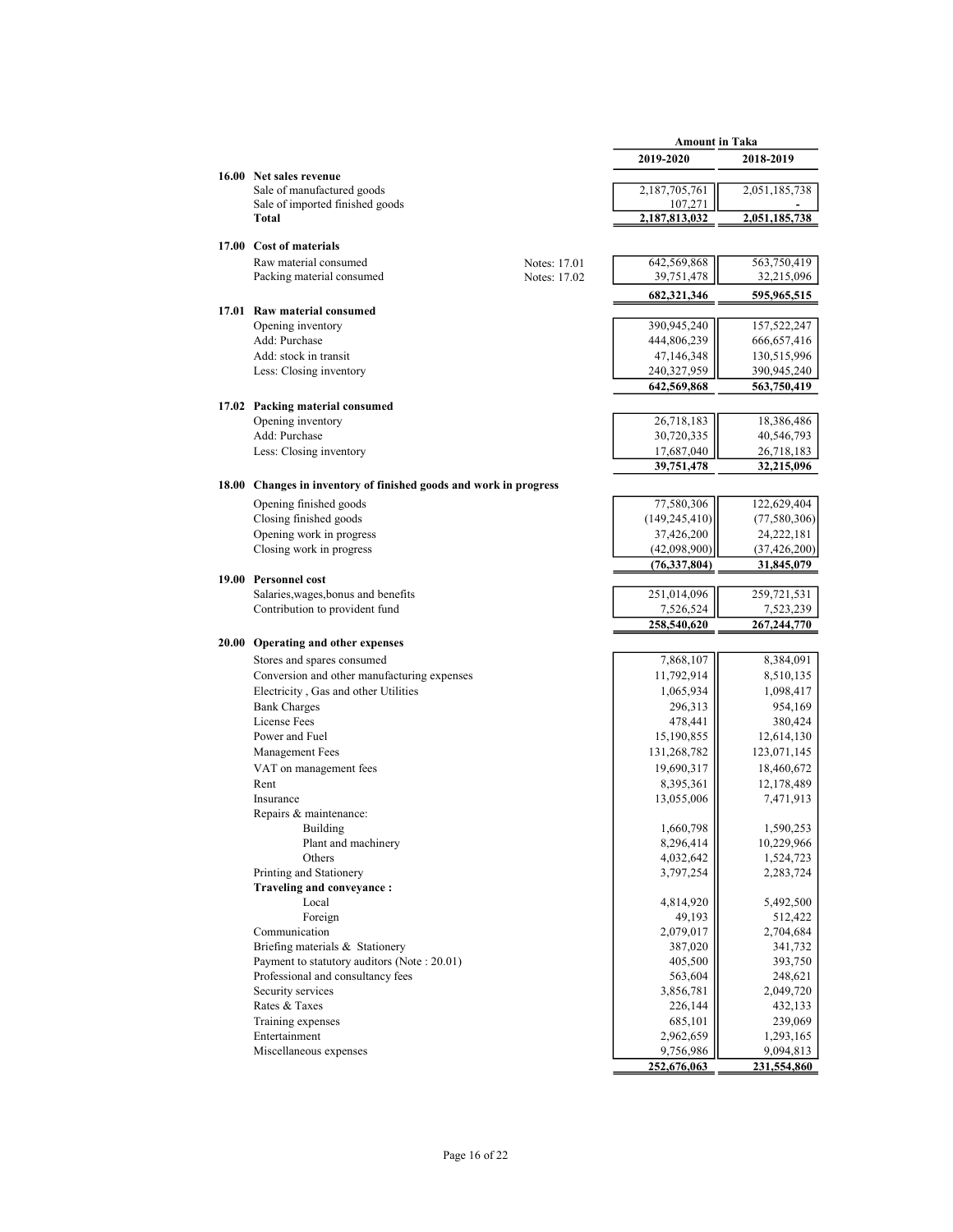|                                                             | <b>Amount in Taka</b> |             |  |
|-------------------------------------------------------------|-----------------------|-------------|--|
|                                                             | 2019-2020             | 2018-2019   |  |
| 20.01 Payment to statutory auditors                         |                       |             |  |
| (Including VAT, where applicable)                           |                       |             |  |
| As Auditors                                                 | 95,000                | 95,000      |  |
| Review of interim financial statements                      | 82,500                | 293,750     |  |
| Other advisory services                                     | 223,000               |             |  |
| Reimbursement of out of pocket expenses                     | 5,000                 | 5,000       |  |
|                                                             | 405,500               | 393,750     |  |
| 21.00 Selling, Marketing and Distribution expenses          |                       |             |  |
| Drug testing fees/license fees                              | 1,937,906             | 466,698     |  |
|                                                             | 177,582               | 634,399     |  |
| Electricity, Gas and other Utilities<br><b>Bank Charges</b> |                       |             |  |
| Rent                                                        | 7,864                 | 159,150     |  |
| Insurance                                                   | 2,421,732             | 7,801,677   |  |
|                                                             | 1,720,679             | 4,116,301   |  |
| <b>Repair and maintenance:</b>                              |                       |             |  |
| Others                                                      | 57,132                | 431,062     |  |
| Printing and Stationery                                     | 958,075               | 2,720,048   |  |
| Travelling an conveyance:                                   |                       |             |  |
| Local                                                       | 1,829,986             | 1,128,146   |  |
| Foreign                                                     | 1,429,182             |             |  |
| Communication                                               | 237,454               | 1,658,884   |  |
| Sales promotion expenses                                    | 7,425,698             | 260,155,647 |  |
| Depot conveyance expenses                                   | 3,865,798             | 35,817,201  |  |
| Knowledge update expenses                                   | 211,108,308           |             |  |
| Distribution Service Charge                                 | 124,314,312           |             |  |
| Briefing materials & Stationery                             | 17,827,739            | 18,829,017  |  |
| Training expenses                                           | 34, 327, 752          | 32,535,934  |  |
| Field staff expenses                                        | 60,137,671            | 46,093,161  |  |
| Breakage and expiry                                         | 1,862,473             | 2,607,440   |  |
| Entertainment                                               | 446,243               | 5,400       |  |
| Provision and Bad debt                                      | (211, 723)            | 674,171     |  |
| <b>Security Services</b>                                    |                       | 364,960     |  |
| Miscellaneous expenses                                      | 796,489               | 533,633     |  |
|                                                             | 472,678,352           | 416,732,929 |  |
| 22.00 Other Income                                          |                       |             |  |
| Gain/(Loss) from disposal of fixed assets                   | (10, 442, 372)        | 1,770,839   |  |
| Miscellenous Income                                         |                       | 24,000      |  |
| Interest income                                             | 61,005,307            | 27,737,260  |  |
|                                                             | 50,562,935            | 29,532,099  |  |
| 23.00 Deferred tax expense                                  |                       |             |  |
|                                                             |                       |             |  |
| Closing deferred tax liability                              | 81,897,070            | 73,942,662  |  |
| Opening deferred tax liability                              | 73,942,662            | 69,191,973  |  |
| <b>Total</b>                                                | 7,954,408             | 4,750,689   |  |
|                                                             |                       |             |  |
| 24.00 Workers' Profit Participation and Welfare Fund        | 29, 131, 334          | 24,299,304  |  |
|                                                             |                       |             |  |

As per Bangladesh Labour Act 2006 (under chapter 15), the company has made the provision of 5% on profit before tax to Workers' Profit Participation and Welfare Fund for the year ended 31 March 2020.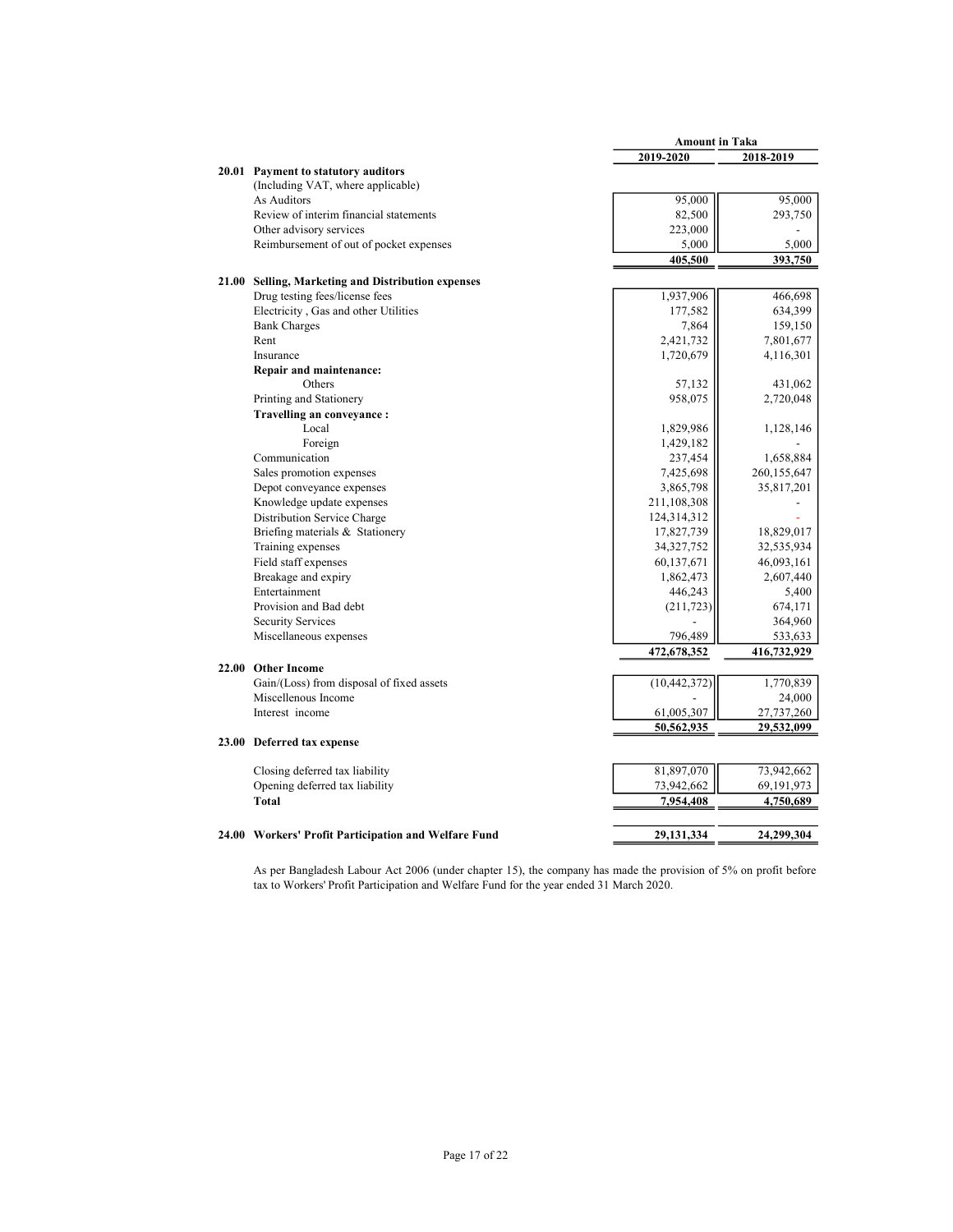| 25.00 Capacity utilization                      | 2019-20     | 2018-19     |
|-------------------------------------------------|-------------|-------------|
| Installed capacity (tablets/capsules) in pieces | 348,932,000 | 348,932,000 |
| Utilized capacity (tablets/capsules) in pieces  | 339,021,698 | 278,200,378 |
| Percentage of utilization (%)                   | 97.16%      | 79.73%      |

### 26.00 Information relating to consumption of materials

|                   | April 1, 2019               |               | April 1, 2018            |              |
|-------------------|-----------------------------|---------------|--------------------------|--------------|
|                   | to<br><b>March 31, 2020</b> |               | to                       |              |
|                   |                             |               | <b>March 31, 2019</b>    |              |
|                   | Quantity                    | Value         | Quantity                 | <u>Value</u> |
|                   | Kg                          | Taka          | Kg                       | Taka         |
| Raw materials     | 124,609                     | 642, 103, 703 | 108,700                  | 563,750,419  |
| Packing materials | $\overline{\phantom{a}}$    | 40,190,945    | $\overline{\phantom{a}}$ | 32,215,096   |

#### 27.00 Value of imports calculated on CIF basis

During the year, the company imported the following items in foreign currencies including in transit :

|                                            |             | 2019-2020        |                    | 2018-2019               |                        |
|--------------------------------------------|-------------|------------------|--------------------|-------------------------|------------------------|
| <b>Particulars</b>                         | Currency    | Foreign currency | Equivalent<br>Taka | <b>Foreign currency</b> | <b>Equivalent Taka</b> |
| Raw materials                              | <b>USD</b>  | 6,538,542        | 555,878,213        | 7,790,720               | 707,137,788            |
| Packing materials                          | <b>USD</b>  | 176,590          | 14,977,139         | 232,147                 | 21,515,189             |
| Capital machinery and<br>spare parts & lab | <b>USD</b>  | 301,991          | 25,569,670         | 297,560                 | 30,034,344             |
| chemical                                   | <b>EURO</b> | 36,585           | 3,551,288          | 10,387                  | 1,074,341              |
| <b>Finished Goods</b>                      | <b>USD</b>  | 16,136           | 1,370,758          |                         |                        |
| Total                                      |             |                  | 601,347,069        |                         | 759,761,663            |

#### 28.00 Particulars of employees

The number of employees engaged by the company during the year and part thereof was 578 (2019: 719) and all the staff of the Company are drawing salary and allowances above Tk. 3,000 per month.

|                                                |             | <b>Amount in Taka</b> |  |
|------------------------------------------------|-------------|-----------------------|--|
|                                                | 2019-2020   | 2018-2019             |  |
| Basic earnings per share (EPS)<br><b>29.00</b> |             |                       |  |
| Profit after tax                               | 341,962,877 | 285, 355, 876         |  |
| Number of shares                               | 600,000     | 600,000               |  |
| <b>EPS</b>                                     | 569.94      | 475.59                |  |
| <b>Contingent liability</b><br>30.00           |             |                       |  |
| (a) Bank guarantee                             | 557,432     | 557,432               |  |
| (b) Letter of credit                           | 75,871,013  | 147, 105, 813         |  |
| $(c)$ Income tax :                             |             |                       |  |
| For the Assessment Year 2014-2015              | 160,039     | 160,039               |  |
|                                                | 76,588,484  | 147,823,284           |  |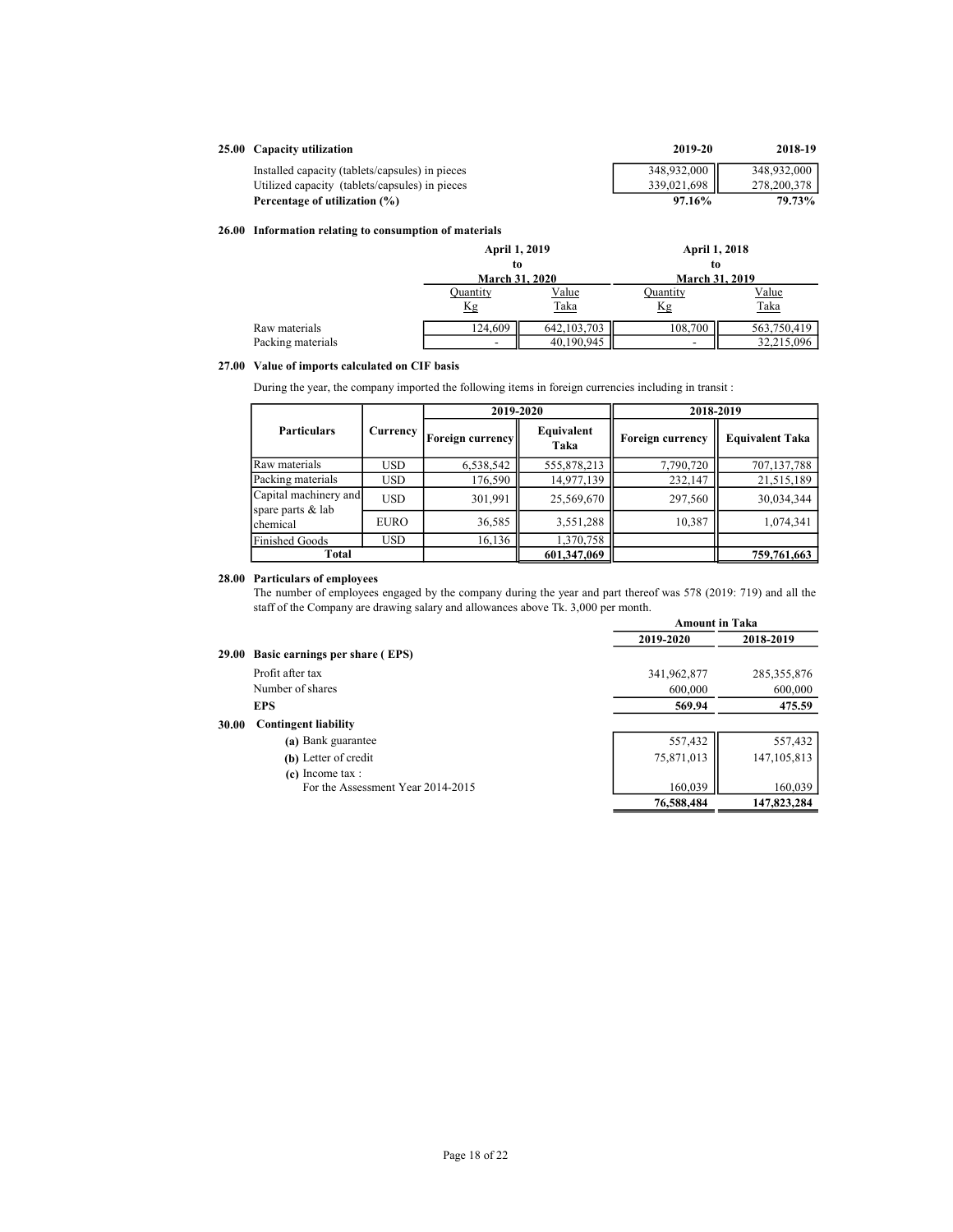30.01 (a) The company has a contingent liability aggregating guarantees issued by the banker on behalf of the Company Tk. 557,432

(b) The company has a Letter of credit of Tk 75,871,013

(c) The company has filed appeal at Tax Appellate Tribunal against the order of the Deputy Commissioner

of Taxes as well as the Commissioner of Taxes (Appeal) on the matter of income tax assessments. Outcome

of which is uncertain. However, the company's management feels that the claim by the Tax authority is

unjustified and the company has fair grounds for having the judgment in their favor.

#### 31.00 Events after the date of statement of financial position

There is no significant events subsequent to the date of statement of financial position to report which had an influence on the statement of financial position or the Statement of profit or loss and other comprehensive income that require adjustments or separate disclosure.

#### 32.00 Financial risk management objective and policies

The Board of Directors has the overall responsibility for the establishment and oversight of the Company's risk management framework. The Board is responsible for developing and monitoring the Company's risk management policies.

#### 32.01 Credit risk

Credit risk represents the accounting loss that would be recognized at the reporting date if counter parties fail completely to perform as contracted. It mainly comprises of Trade and other receivables, bank balances and Advances, deposits and prepayments (except receivable from Govt.). The Company's maximum exposure to credit risk at the reporting date is as follows:

|                                                                | $31-Mar-20$   | 31-Mar-19     |
|----------------------------------------------------------------|---------------|---------------|
|                                                                | Taka          | Taka          |
|                                                                |               |               |
| Trade and other receivables                                    | 262,417,027   | 59,730,566    |
| Cash and cash equivalents (except cash in hand)                | 1,634,644,493 | 1,249,344,308 |
| Advances, deposits and prepayments (except receivable from Gov | 184,654,731   | 113,393,852   |
|                                                                | 2,081,716,251 | 1,422,468,726 |

#### The aging of trade receivables at the reporting date is as follows:

| Due over twelve months             | $\overline{\phantom{a}}$ |            |
|------------------------------------|--------------------------|------------|
| Due over six months                | 9,838,764                | 4,343,010  |
| Due below six months               | 197,587,880              | 53.128.192 |
|                                    | 207,426,644              | 57,471,202 |
| Less: Provision for doubtful debts | 3.415.450                | 3.627.173  |
|                                    | 204.011.194              | 53,844,029 |

To mitigate the credit risk against trade receivables, the company has a system of specific credit line period to the parties. This outstanding period and amount are regularly monitored. The Company endeavors to cover the credit risks on all receivables, where possible, by restricting credit facility and stringent monitoring.

#### 32.02 Liquidity risk

Liquidity risk is the risk that the Company will not be able to meet its financial obligations as they fall due.

The table below summarises the Company's financial liabilities as at the reporting date.

| Trade payable and liabilities for expenses | 797.226.891 II | 704, 203, 703 |
|--------------------------------------------|----------------|---------------|
|                                            | 797,226,891    | 704,203,703   |

Maintaining sufficient cash, the availability of funding through an adequate amount of committed bank facilities, the company manages the liquidity risk.

#### 32.03 Market risk

Market risk is the risk that the fair value of future cash flows of a financial instrument will fluctuate because of changes in market prices such as foreign exchange rates, interest rates and other price risks. The objective of market risk management is to manage and control market risk exposures within an acceptable range.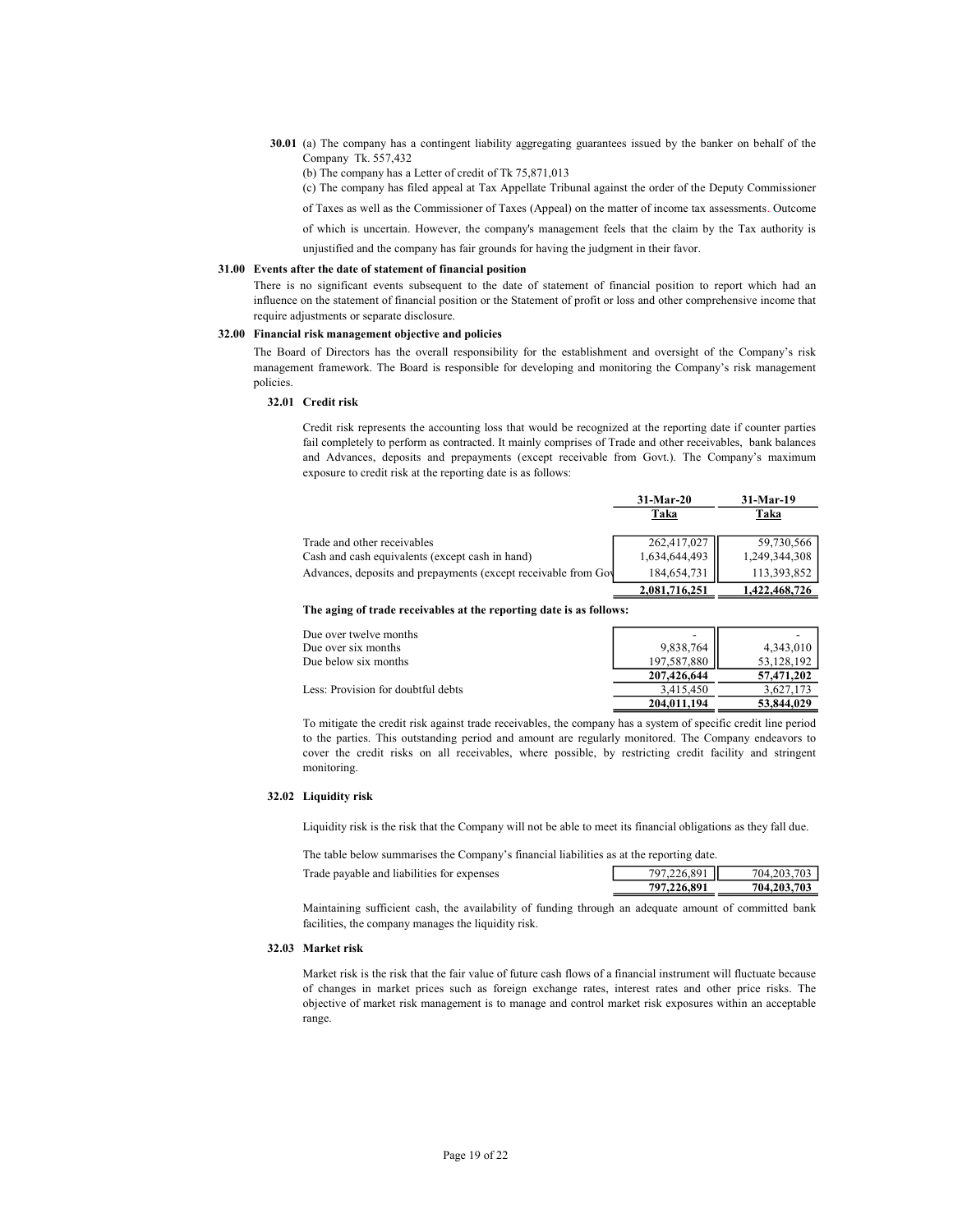#### 32.03.01 Foreign currency risk

The risk that the fair value or future cash flows of a financial instrument will fluctuate because of changes in foreign exchange rates. The Company's exposure to the risk of changes in foreign exchange rates relates primarily to company's operating activities with the foreign suppliers.

The Company's exposure to foreign currency risk in major currencies at their gross values is as follows:

|                     | <b>Foreign currency</b> | $31-Mar-20$              | 31-Mar-19 |  |  |
|---------------------|-------------------------|--------------------------|-----------|--|--|
|                     |                         | Amount                   | Amount    |  |  |
| Current liabilities | <b>EURO</b>             | $\overline{\phantom{a}}$ | -         |  |  |
|                     | POUND                   | $\overline{\phantom{0}}$ | -         |  |  |
|                     | USD                     | 7,625,808                | 1,346,749 |  |  |

The Company did not experience with any unusual profit or loss causing from foreign exchange fluctuation till date.

#### 32.03.02 Interest rate risk

Interest rate risk is the risk that the fair value or future cash flows of a financial instrument will fluctuate because of changes in market interest rates. The Company's exposure to the risk of changes in market interest rate relates primarily to the Company's short-term deposits.

At the reporting date, the average interest rate of the Company's investment in Fixed Deposit was as follows:

|                     | $31-Mar-20$       | 31-Mar-19                | 31-Mar-20             | 31-Mar-19     |  |
|---------------------|-------------------|--------------------------|-----------------------|---------------|--|
|                     |                   | <b>Effective rates %</b> | <b>Amount in Taka</b> |               |  |
| Investment in Fixed | $1.75\% - 7.00\%$ | $2.30\% - 5.00\%$        | 1.480.557.432         | 1.155.557.432 |  |

#### 32.03.03 Other price risk

Price risk is the risk that the fair value or future cash flows of a financial instrument will fluctuate because of changes in market prices (other than those arising from interest rate risk and currency risk). The Company is not exposed to any equity price risk, as the Company does not have any investment in equity shares. The Company also is not exposed to commodity price risk.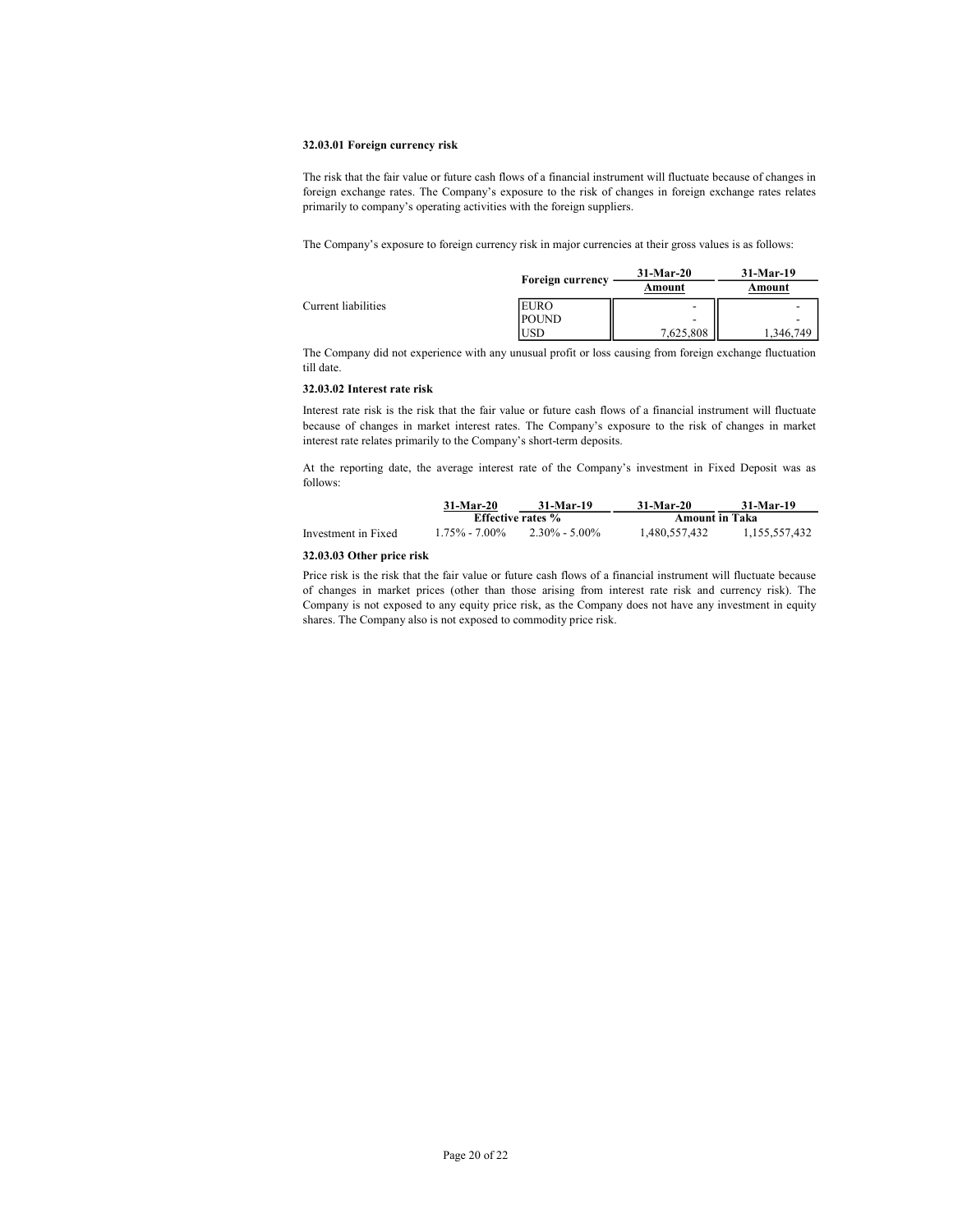#### 33.00 Related party disclosures

#### (a) Related party transactions

During the year, the company made a number of transactions with related party in the normal course of business. Name of the related party, nature of those transactions and total value have been set out in accordance with the provisions of IAS-24: Related Party Disclosure.

| Name of the related | Nature of       |                | $31-Mar-20$          | $31-Mar-19$ |                   |  |
|---------------------|-----------------|----------------|----------------------|-------------|-------------------|--|
| party transaction   | transaction     | Relationship   | Transaction<br>value | Amount due  | <b>Amount due</b> |  |
| Sun Pharmaceutical  | Raw materials   |                | 2,000,573            | 1,388,933   |                   |  |
| Industries Limited. | Expenses        | Parent company | 1,370,373            |             |                   |  |
| India               | Management fees |                | 131,268,782          | 498,784,424 | 367,515,644       |  |
|                     |                 |                | 134,639,727          | 500,173,357 | 367, 515, 644     |  |

#### (b) Compensation of Key Management Personnel

The following disclosures are made in accordance with the provisions of IAS: 24 Related Party Disclosures, in respect of the compensation of key management personnel. Under IAS 24, 'Key Management Personnel' are those persons having authority and responsibility for planning, directing, and controlling the activities of the entity, directly or indirectly, including any directors (whether executive or otherwise) of the entity.

The transactions of the current members of the Board of Management is set out below.

| Name of the related                    | Nature of         |                    | $31-Mar-20$                 | $ 31-Mar-19 $     |                   |
|----------------------------------------|-------------------|--------------------|-----------------------------|-------------------|-------------------|
| party transaction                      | transaction       | Relationship       | <b>Transaction</b><br>value | <b>Amount due</b> | <b>Amount due</b> |
| Mr. Sukumar Ranjan<br>Ghosh            | Factory Land Rent | Director           | 1,116,048                   |                   |                   |
| Mrs. Abha Rani Ghosh Factory Land Rent |                   | Spouse of Director | 1,339,254                   |                   |                   |
|                                        |                   |                    | 2,455,302                   |                   |                   |